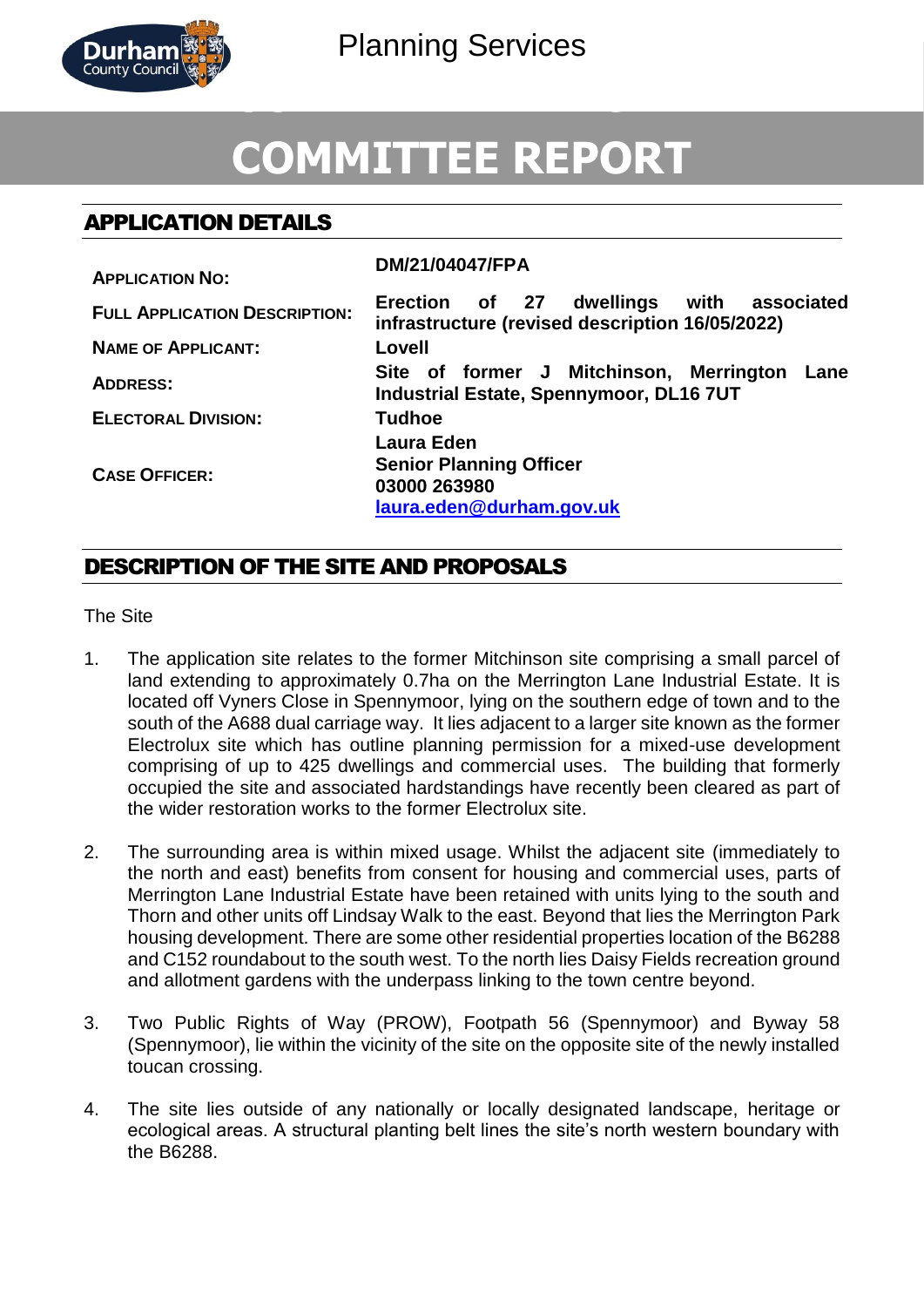#### The Proposal

- 5. The application seeks full planning permission for the erection of 27 dwellings, an increase of 3no. units from the 24 originally proposed. The proposal includes a mix of 1 bedroomed apartments as well as 2 and 3 bedroomed houses including a 2.5 storey townhouse in a range of detached and semi-detached options. The materials palette includes facing brickwork, a tiled roof, anthracite grey UPVC windows and Golden Oak doors and garage doors. Boundary treatments are proposed to be a mixture of walls and timber fencing. All properties feature off-street parking and enclosed rear gardens.
- 6. Vehicular access into the site would be taken off Vyners Close via the new spine road and roundabout arrangement that would serve both this development and part of the Phase 1 reserved matters development.
- 7. Notwithstanding the scale of the development, the application is being reported to the County Planning Committee because of the site's relationship with the former Electrolux site which is of strategic significance.

# PLANNING HISTORY

- 8. Prior approval was not required for the demolition of the Mitchinson office block and factory that formerly stood on the site (DM/20/0152/PND).
- 9. Outline planning permission was granted on the adjacent (former Electrolux) site in 2013 for a mixed-use development comprising of up to 425 dwellings and commercial uses including associated access and landscaping works (8/CMA/7/91). A number of subsequent s.96a (non-material amendment) and discharge of condition applications have since been approval allowing the development to be built out in a phased manner and agreeing various conditions including those relating to the recently installed toucan crossing, tree protection measures, addressing the coal mining legacy and land contamination issues.
- 10. A reserved matters application relating to Phase 1 of the development comprising of 100 dwellings is also pending consideration (DM/18/03075/RM). The developer's intention is to build the application site and Phase 1 out as one development.
- 11. Homes England has delivered a programme of site infrastructure works including various drainage, highways and utilities works in association with the earlier grant of permission for the Electrolux site (DM/19/01479/FPA). The current application site would be served via the now installed spine road for that development.

# PLANNING POLICY

#### **NATIONAL POLICY**

- 12. A revised National Planning Policy Framework (NPPF) was published in July 2021 (with updates since). The overriding message continues to be that new development that is sustainable should go ahead without delay. It defines the role of planning in achieving sustainable development under three overarching objectives – economic, social and environmental, which are interdependent and need to be pursued in mutually supportive ways.
- 13. In accordance with Paragraph 219 of the National Planning Policy Framework, existing policies should not be considered out-of-date simply because they were adopted or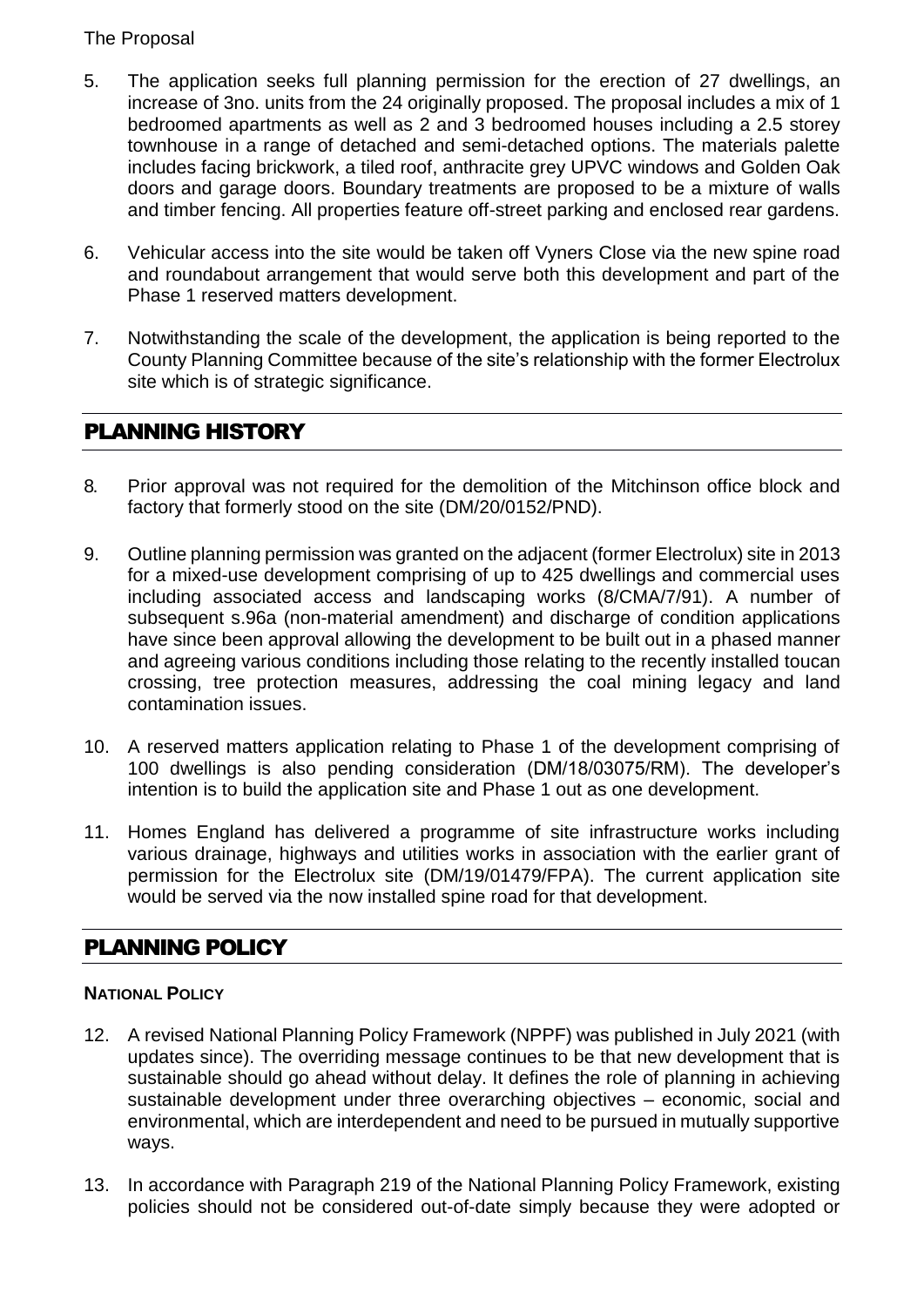made prior to the publication of this Framework. Due weight should be given to them, according to their degree of consistency with the Framework (the closer the policies in the plan to the policies in the Framework, the greater the weight that may be given). The relevance of this issue is discussed, where appropriate, in the assessment section of the report. The following elements of the NPPF are considered relevant to this proposal.

- 14. *NPPF Part 2 - Achieving Sustainable Development*. The purpose of the planning system is to contribute to the achievement of sustainable development and therefore at the heart of the NPPF is a presumption in favour of sustainable development. It defines the role of planning in achieving sustainable development under three overarching objectives - economic, social and environmental, which are interdependent and need to be pursued in mutually supportive ways. The application of the presumption in favour of sustainable development for plan-making and decision-taking is outlined.
- 15. *NPPF Part 4 - Decision-making.* Local planning authorities should approach decisions on proposed development in a positive and creative way. They should use the full range of planning tools available, including brownfield registers and permission in principle, and work proactively with applicants to secure developments that will improve the economic, social and environmental conditions of the area. Decision-makers at every level should seek to approve applications for sustainable development where possible.
- 16. *NPPF Part 5 - Delivering a Sufficient Supply of Homes.* To support the Government's objective of significantly boosting the supply of homes, it is important that a sufficient amount and variety of land can come forward where it is needed, that the needs of groups with specific housing requirements are addressed and that land with permission is developed without unnecessary delay.
- 17. *NPPF Part 6 – Building a strong, competitive economy*. The Government is committed to securing economic growth in order to create jobs and prosperity, building on the country's inherent strengths, and to meeting the twin challenges of global competition and a low carbon future.
- 18. *NPPF Part 8 – Promoting healthy and safe communities.* The planning system can play an important role in facilitating social interaction and creating healthy, inclusive communities. *Developments* should be safe and accessible; Local Planning Authorities should plan positively for the provision and use of shared space and community facilities. An integrated approach to considering the location of housing, economic uses and services should be adopted.
- 19. *NPPF Part 9 – Promoting sustainable transport.* Encouragement should be given to solutions which support reductions in greenhouse gas emissions and reduce congestion. Developments that generate significant movement should be located where the need to travel will be minimised and the use of sustainable transport modes maximised.
- 20. *NPPF Part 11 – Making effective use of land.* Planning policies and decisions should promote an effective use of land in meeting the need for homes and other uses, while safeguarding and improving the environment and ensuring safe and healthy living conditions. Strategic policies should set out a clear strategy for accommodating objectively assessed needs, in a way that makes as much use as possible of previouslydeveloped or 'brownfield' land.
- 21. *NPPF Part 12 – Achieving well-designed places* The Government attaches great importance to the design of the built environment, with good design a key aspect of sustainable development, indivisible from good planning.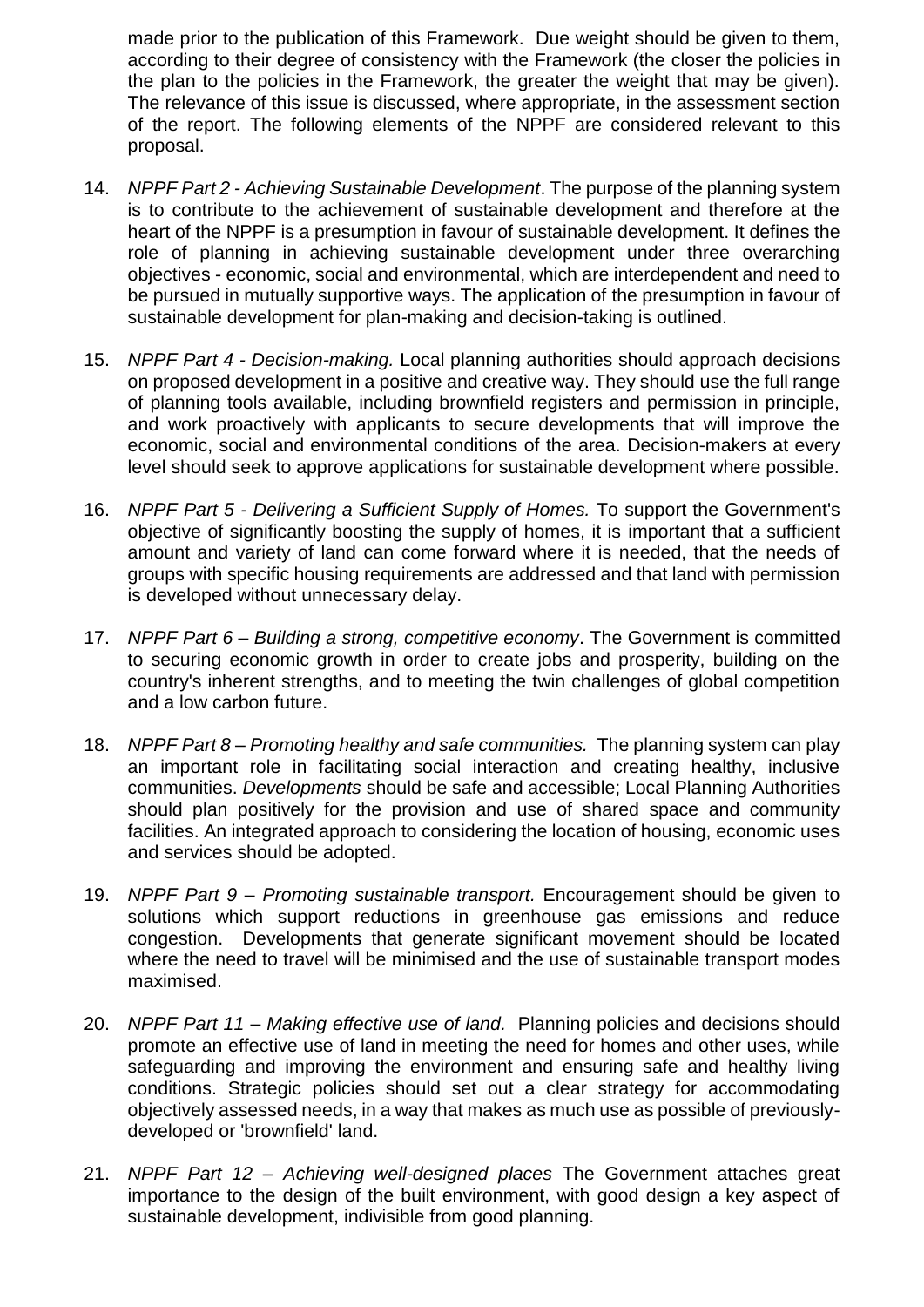- 22. *NPPF Part 14 – Meeting the challenge of climate change, flooding and coastal change -* The planning system should support the transition to a low carbon future in a changing climate, taking full account of flood risk and coastal change. It should help to: shape places in ways that contribute to radical reductions in greenhouse gas emissions, minimise vulnerability and improve resilience; encourage the reuse of existing resources, including the conversion of existing buildings; and support renewable and low carbon energy and associated infrastructure.
- 23. *NPPF Part 15 - Conserving and Enhancing the Natural Environment -* Conserving and enhancing the natural environment. The Planning System should contribute to and enhance the natural and local environment by protecting and enhancing valued landscapes, geological conservation interests, recognising the wider benefits of ecosystems, minimising the impacts on biodiversity, preventing both new and existing development from contributing to or being put at unacceptable risk from pollution and land stability and remediating contaminated or other degraded land where appropriate.
- 24. *NPPF Part 16 - Conserving and Enhancing the Historic Environment -* Heritage assets range from sites and buildings of local historic value to those of the highest significance, such as World Heritage Sites which are internationally recognised to be of Outstanding Universal Value. These assets are an irreplaceable resource and should be conserved in a manner appropriate to their significance, so that they can be enjoyed for their contribution to the quality of life of existing and future generations.
- 25. *NPPF Part 17 - Facilitating the Sustainable Use of Minerals -* It is essential that there is a sufficient supply of minerals to provide the infrastructure, buildings, energy and goods that the country needs. Since minerals are a finite natural resource, and can only be worked where they are found, best use needs to be made of them to secure their longterm conservation.

*<https://www.gov.uk/guidance/national-planning-policy-framework>*

26. The Government has consolidated a number of planning practice guidance notes, circulars and other guidance documents into a single Planning Practice Guidance Suite. This document provides planning guidance on a wide range of matters. Of particular relevance to this application is the practice guidance with regards to; air quality; historic environment; design process and tools; determining a planning application; flood risk; healthy and safe communities; land stability; land affected by contamination; housing and economic development needs assessments; housing and economic land availability assessment; light pollution; natural environment; neighbourhood planning; noise; open space, sports and recreation facilities, public rights of way and local green space; planning obligations; travel plans, transport assessments and statements; use of planning conditions; viability; Tree Preservation Orders and trees in conservation areas and; water supply, wastewater and water quality.

*<https://www.gov.uk/government/collections/planning-practice-guidance>*

#### **LOCAL PLAN POLICY:**

The County Durham Plan

27. *Policy 6 - Development of Unallocated Sites.* States the development on sites not allocated in the Plan or Neighbourhood Plan, but which are either within the built-up area or outside the built up area but well related to a settlement will be permitted provided it: is compatible with use on adjacent land; does not result in coalescence with neighbouring settlements; does not result in loss of land of recreational, ecological, or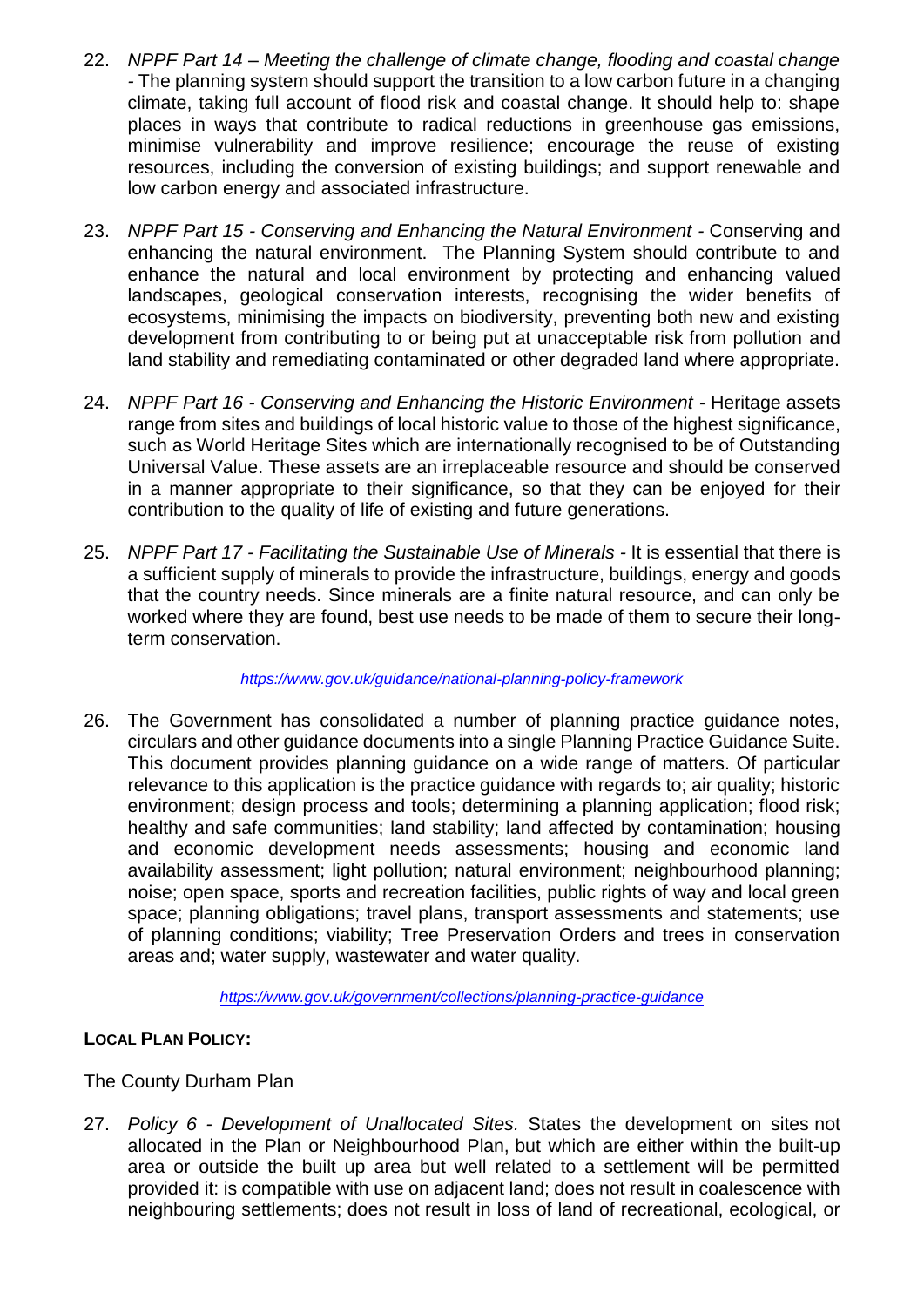heritage value; is appropriate in scale, design etc to the character of settlement; it is not prejudicial to highway safety; provides access to sustainable modes of transport; retains the settlement's valued facilities; considers climate change implications; encourages the use of previously developed land and reflects priorities for urban regeneration.

- 28. *Policy 10 – Development in the Countryside*. Development in the countryside will not be permitted unless allowed for by specific policies in the Plan, relevant policies within an adopted neighbourhood plan relating to the application site or where the proposal relates to one or more of the following exceptions; economic development, infrastructure development or the development of existing buildings. New development in the countryside must accord with all other relevant development plan policies and general design principles.
- 29. *Policy 14 – Best and Most Versatile Agricultural Land and Soil Resources*. Development of the best and most versatile agricultural land, will be permitted where it is demonstrated that the benefits of the development outweigh the harm, taking into account economic and other benefits.
- 30. *Policy 15 - Addressing Housing Need.* Establishes the requirements for developments to provide on-site affordable housing, the circumstances when off-site affordable housing would be acceptable, the tenure mix of affordable housing, the requirements of developments to meet the needs of older people and people with disabilities and the circumstances in which the specialist housing will be supported.
- 31. *Policy 19 - Type and Mix of Housing.* Advises that on new housing developments the council will seek to secure an appropriate mix of dwelling types and sizes, taking account of existing imbalances in the housing stock, site characteristics, viability, economic and market considerations and the opportunity to facilitate self build or custom build schemes.
- 32. *Policy 21 - Delivering Sustainable Transport.* Requires all development to deliver sustainable transport by: delivering, accommodating and facilitating investment in sustainable modes of transport; providing appropriate, well designed, permeable and direct routes for all modes of transport; ensuring that any vehicular traffic generated by new development can be safely accommodated; creating new or improvements to existing routes and assessing potential increase in risk resulting from new development in vicinity of level crossings. Development should have regard to Parking and Accessibility Supplementary Planning Document.
- 33. *Policy 25 - Developer Contributions.* Advises that any mitigation necessary to make the development acceptable in planning terms will be secured through appropriate planning conditions or planning obligations. Planning conditions will be imposed where they are necessary, relevant to planning and to the development to be permitted, enforceable, precise and reasonable in all other respects. Planning obligations must be directly related to the development and fairly and reasonably related in scale and kind to the development.
- 34. *Policy 26 – Green Infrastructure*. States that development will be expected to maintain and protect, and where appropriate improve, the County's green infrastructure network. Advice is provided on the circumstances in which existing green infrastructure may be lost to development, the requirements of new provision within development proposals and advice in regard to public rights of way.
- 35. *Policy 27 – Utilities, Telecommunications and Other Broadcast Infrastructure.* States amongst its advice that new residential and commercial development should be served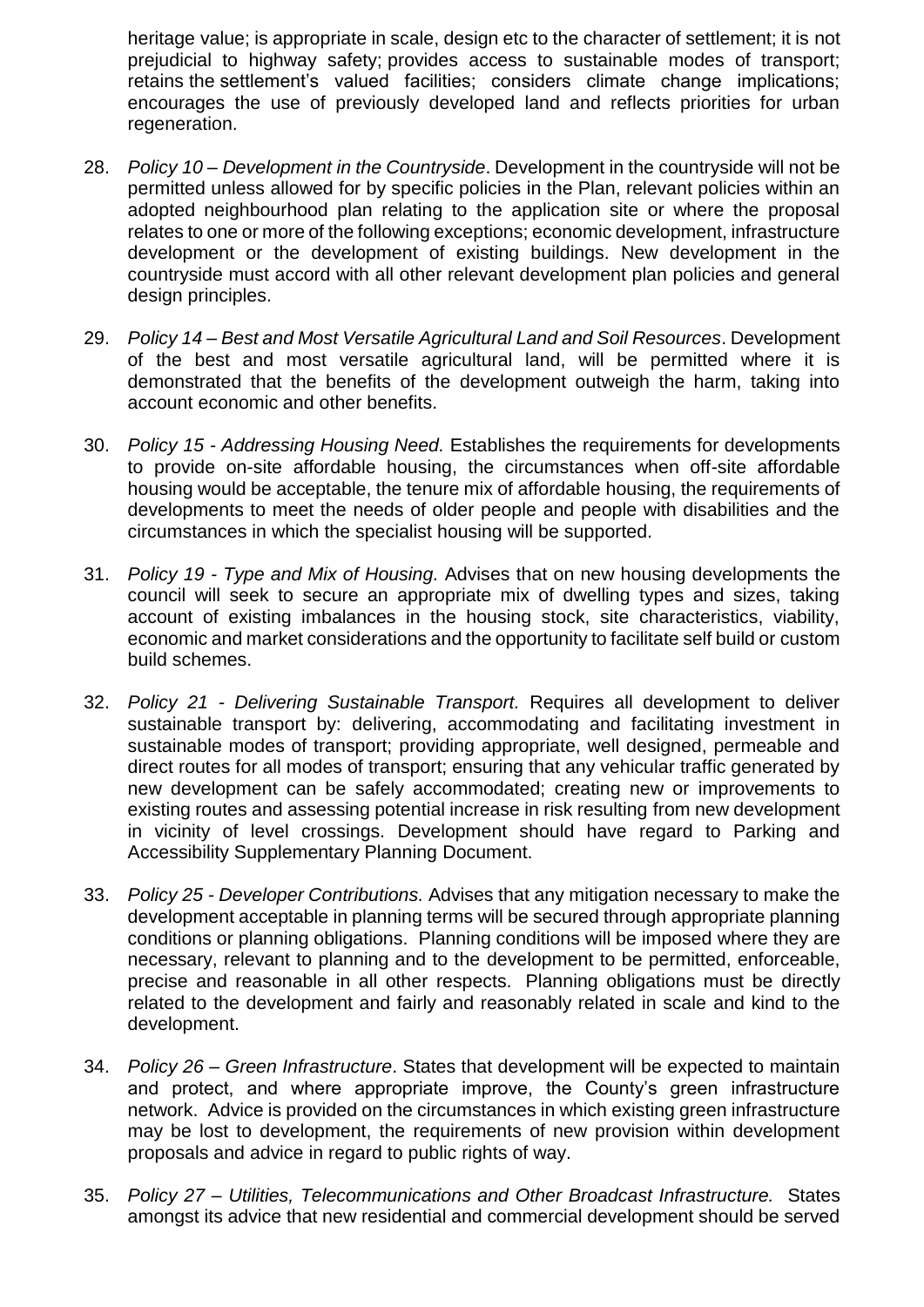by a high speed broadband connection or appropriate infrastructure for future installation if direct connection is not appropriate, practical or economically viable.

- 36. *Policy 29 – Sustainable Design*. Requires all development proposals to achieve well designed buildings and places having regard to SPD advice and sets out detailed criteria which sets out that where relevant development is required to meet including; making a positive contribution to an areas character and identity; provide adaptable buildings; minimise greenhouse gas emissions and use of non renewable resources; providing high standards of amenity and privacy; contributing to healthy neighbourhoods; providing suitable landscape proposals; provide convenient access for all users; adhere to the Nationally Described Space Standards (subject to transition period).
- 37. *Policy 31 - Amenity and Pollution*. Sets out that development will be permitted where it can be demonstrated that there will be no unacceptable impact, either individually or cumulatively, on health, living or working conditions or the natural environment and that they can be integrated effectively with any existing business and community facilities. Development will not be permitted where inappropriate odours, noise, vibration and other sources of pollution cannot be suitably mitigated against, as well as where light pollution is not suitably minimised. Permission will not be granted for sensitive land uses near to potentially polluting development. Similarly, potentially polluting development will not be permitted near sensitive uses unless the effects can be mitigated.
- 38. *Policy 32 - Despoiled, Degraded, Derelict, Contaminated and Unstable Land*. Requires that where development involves such land, any necessary mitigation measures to make the site safe for local communities and the environment are undertaken prior to the construction or occupation of the proposed development and that all necessary assessments are undertaken by a suitably qualified person.
- 39. *Policy 35 - Water Management.* Requires all development proposals to consider the effect of the proposed development on flood risk, both on-site and off-site, commensurate with the scale and impact of the development and taking into account the predicted impacts of climate change for the lifetime of the proposal. All new development must ensure there is no net increase in surface water runoff for the lifetime of the development*.* Amongst its advice, the policy advocates the use of SuDS and aims to protect the quality of water.
- 40. *Policy 36 - Water Infrastructure*. Advocates a hierarchy of drainage options for the disposal of foul water. Applications involving the use of non-mains methods of drainage will not be permitted in areas where public sewerage exists. New sewage and waste water infrastructure will be approved unless the adverse impacts outweigh the benefits of the infrastructure. Proposals seeking to mitigate flooding in appropriate locations will be permitted though flood defence infrastructure will only be permitted where it is demonstrated as being the most sustainable response to the flood threat.
- 41. *Policy 39 – Landscape*. Proposals for new development will only be permitted where they would not cause unacceptable harm to the character, quality or distinctiveness of the landscape, or to important features or views. Proposals are expected to incorporate appropriate mitigation measures where adverse impacts occur. Development affecting Areas of Higher landscape Value will only be permitted where it conserves and enhances the special qualities, unless the benefits of the development clearly outweigh its impacts.
- 42. *Policy 40 - Trees, Woodlands and Hedges*. Proposals for new development will not be permitted that would result in the loss of, or damage to, trees, hedges or woodland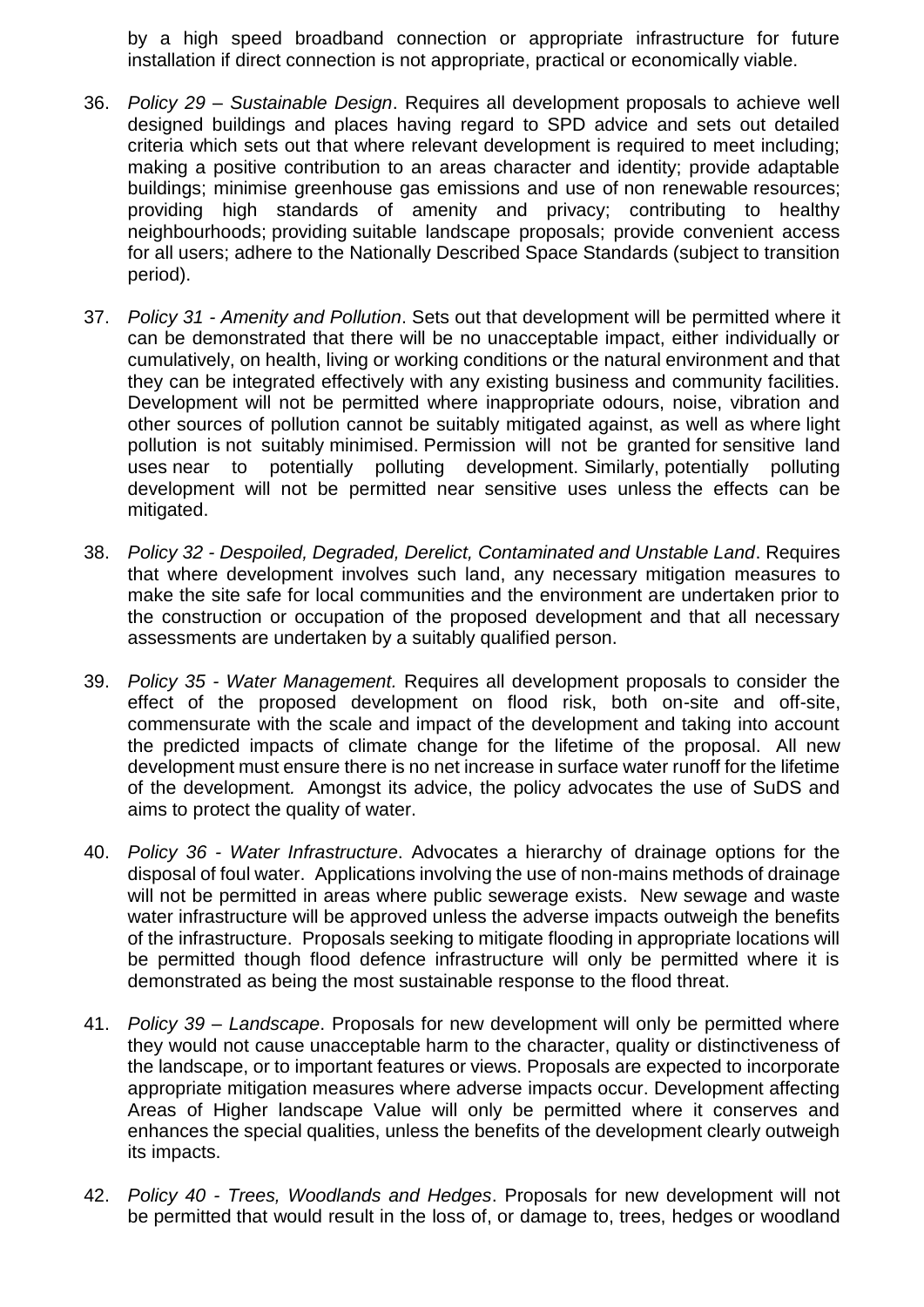of high landscape, amenity or biodiversity value unless the benefits of the scheme clearly outweigh the harm. Proposals for new development will be expected to retain existing trees and hedges or provide suitable replacement planting. The loss or deterioration of ancient woodland will require wholly exceptional reasons and appropriate compensation.

- 43. *Policy 41 - Biodiversity and Geodiversity.* Restricts development that would result in significant harm to biodiversity or geodiversity and cannot be mitigated or compensated. The retention and enhancement of existing biodiversity assets and features is required as are biodiversity net gains. Proposals must protect geological features, have regard to Geodiversity Action Plans and the Durham Geodiversity Audit and where appropriate promote public access, appreciation and interpretation of geodiversity.
- 44. *Policy 43 - Protected Species and Nationally and Locally Protected Sites.* Development proposals that would adversely impact upon nationally protected sites will only be permitted where the benefits clearly outweigh the impacts whilst adverse impacts upon locally designated sites will only be permitted where the benefits outweigh the adverse impacts. Appropriate mitigation or, as a last resort, compensation must be provided where adverse impacts are expected. In relation to protected species and their habitats, all development likely to have an adverse impact on the species' abilities to survive and maintain their distribution will not be permitted unless appropriate mitigation is provided or the proposal meets licensing criteria in relation to European protected species.
- 45. *Policy 44 - Historic Environment. S*eeks to ensure that developments should contribute positively to the built and historic environment and seek opportunities to enhance and, where appropriate, better reveal the significance and understanding of heritage assets. The policy advises on when harm or total loss of the significance of heritage assets can be accepted and the circumstances/levels of public benefit which must apply in those instances.
- 46. *Policy 56 Safeguarding Mineral Resources*. Sets out that planning permission will not be granted for non-mineral development that would lead to the sterilisation of mineral resources within a Mineral Safeguarding Area unless certain exception criteria apply.

#### **NEIGHBOURHOOD PLAN:**

47. There is no Neighbourhood Plan for this area.

# CONSULTATION AND PUBLICITY RESPONSES

#### **STATUTORY RESPONSES:**

- 48. *Highway Authority* Following the submission of revised plans, no highway objection is raised subject to the imposition of conditions and informatives.
- 49. *Drainage and Coastal Protection* Whilst the drainage strategy has been agreed, the hydraulic calculations need to be submitted and verified. No objection is raised subject to a condition to secure these details.
- 50. *Coal Authority* –No objection.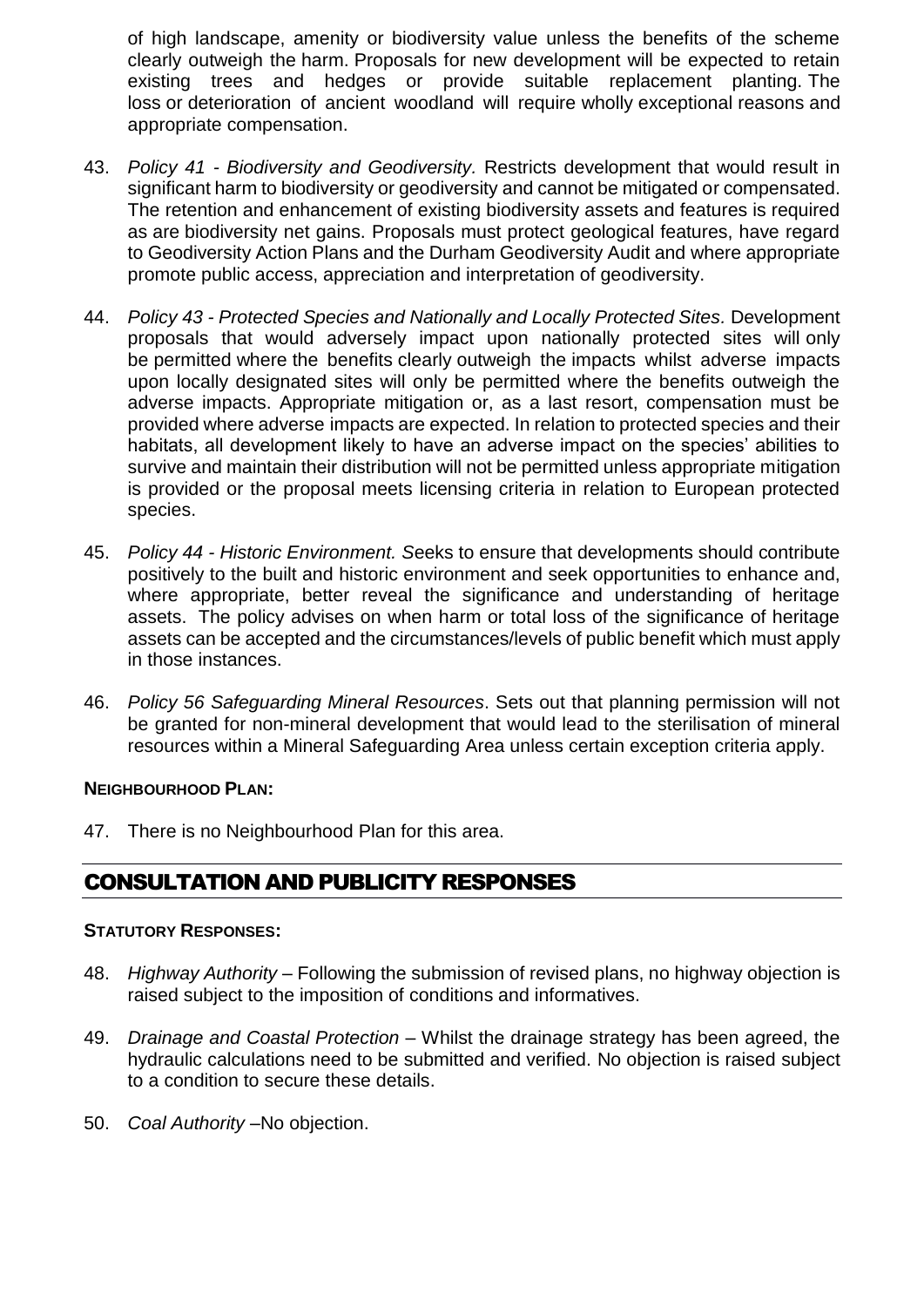#### **INTERNAL CONSULTEE RESPONSES:**

- 51. *Spatial Policy* This site is a former employment site within the built-up area of Spennymoor; however, it is not allocated for housing within policy 4, or employment in policy 2 of the County Durham Plan (CDP). The site is a small parcel of land adjacent to a larger site which has outline permission for 425 units, with the first phase reserved matters application currently pending for 100 units. Both sites are proposed to be developed together to create an integrated scheme, with the reserved matters application having been amended to take account of this. In this context, it is considered that the site would satisfy the policy 6 criteria in principle, subject to matters of detail such as ensuring that the design, layout and density of the site accords with criterion d of Policy 6 as well as Policy 29 of the CDP and that highway safety and access issues in relation to criterion e are acceptable, and that the policy requirements set out above are delivered. A key consideration will be ensuring that the site integrates and connects well to the adjacent site. On mineral safeguarding grounds, no objection is raised on the grounds of Policy 56.
- 52. *Design and Conservation* The overall layout and design has been amended to reflect the comments raised at the Council's internal Design Review process. No objection is raised on the grounds of heritage impact.
- 53. *Ecology –* The delivery of the bat and bird boxes should be included on the proposed site plans in order to give the Local Planning Authority confidence of their delivery.
- 54. *Environment, Health and Consumer Protection (Air Quality) –* Raise no objection subject to a Dust Management Plan being secured.
- 55. *Environment, Health and Consumer Protection (Pollution Control) –* Raise no objection subject to a condition being imposed to secure the scheme of noise mitigation measures.
- 56. *Environment, Health and Consumer Protection (Contaminated Land)* Advise a conditional approach in relation to land contamination.
- 57. *Housing Delivery -* Affordable Housing provision should reflect the requirements of local residents in respect of property type, size and location. The area has a need for more 2 and 3 bedroomed units for affordable rent, alternative intermediate products could be considered in the area and there is high demand for bungalow accommodation. Where discount market sale is being considered as affordable home ownership the required percentage discount will need to be agreed with the Housing Development Team.
- 58. *Landscape*  Whilst the landscape strategy is agreed in principle the detailed landscape scheme should be agreed via condition.
- 59. *Landscape (Arboriculture)* The proposals will require the removal of one tree and a short section of hedge, from the western boundary to accommodate a new link footpath. Any tree loss will be mitigated by a substantial replacement planting programme as identified on the landscape plan.
- 60. *School Places Manager* It is considered that the development is likely to produce 9 primary pupils and 4 secondary pupils. Based on the projected rolls of the schools, taking into account the likely implementation of the development, build out rates and other relevant committed development there is anticipated to be sufficient space at both the local primary and secondary schools to accommodate the pupils generated by this development. No mitigation is required in this instance.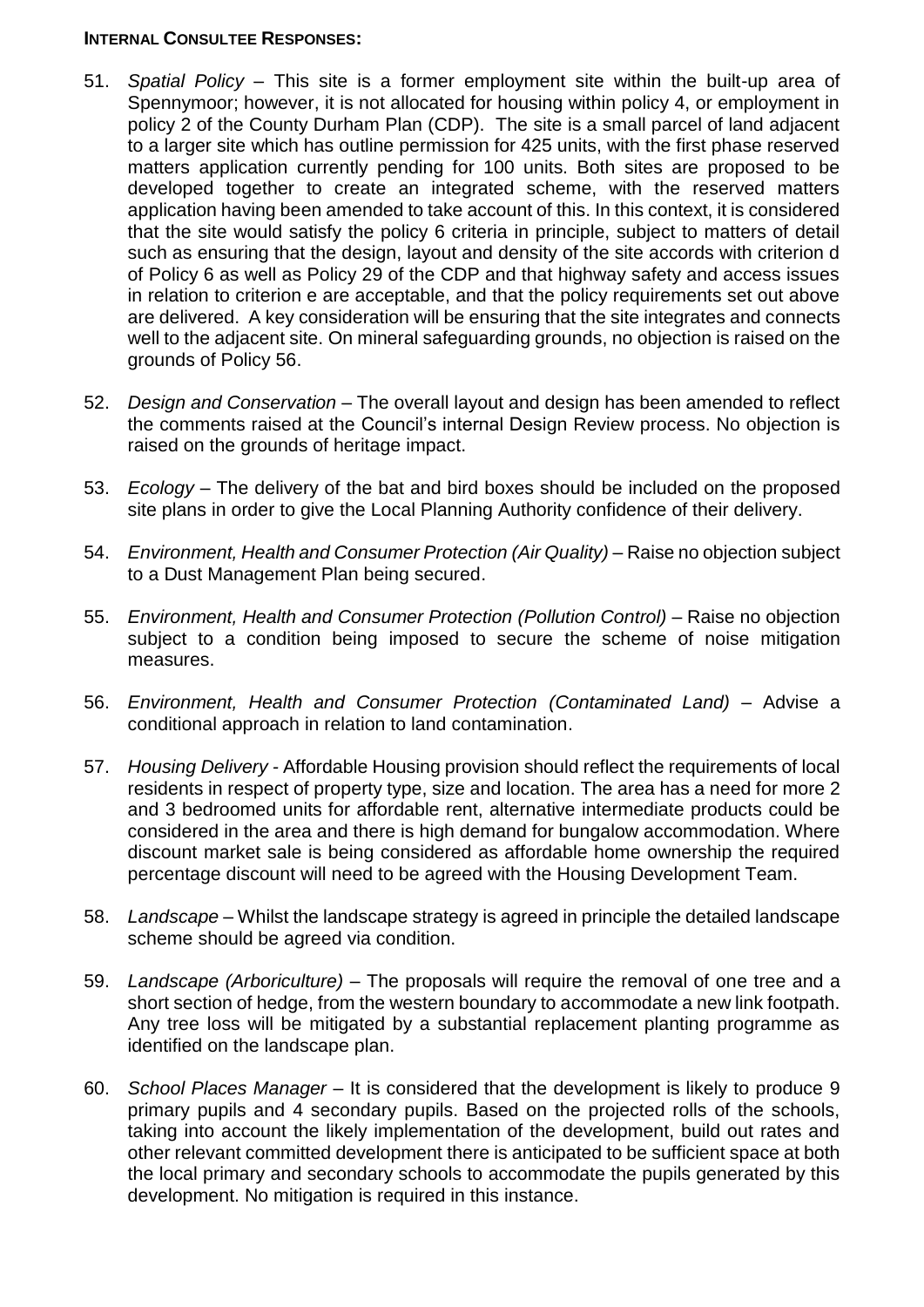#### **EXTERNAL CONSULTEE RESPONSES:**

- 61. *Northumbrian Water Limited* Recommend a conditional approach to secure the implementation of the approved drainage strategy.
- 62. *Police Architectural Liaison Officer*  Outline a series of recommendations from a Secured By Design perspective.
- 63. *County Durham Clinical Commissioning Group*  State that a contribution of £13,041 would be required to increase GP surgery capacity.

#### **PUBLIC RESPONSES:**

64. The application has been advertised by way of a press and site notice and individual notification letters to neighbouring residents. No letters of representation have been received in response.

*The above is not intended to repeat every point made and represents a summary of the comments received on this application. The full written text is available for inspection on the application file which can be viewed at:*  <https://publicaccess.durham.gov.uk/online-applications/simpleSearchResults.do?action=firstPage>

#### **APPLICANTS STATEMENT:**

- 65. The Merrington Lane Industrial Estate, Spennymoor was once a thriving manufacturing hub for the County. However, since the closure of Electrolux and the Mitchinson Factory, (together with the relocation of Thorns lighting), Merrington Lane has become a focus for residential development to ensure the successful regeneration of a prominent brownfield site off the A688.
- 66. The Mitchinson site was not part of the original outline planning permission at Electrolux (October 2013), however since the closure of the Mitchinson Factory it is logical that the site can be brought forward seamlessly with the adjoining Electrolux site to ensure a fully resolved comprehensive development.
- 67. Homes England's design input and understanding of the wider regeneration site has assisted Lovell Homes in arriving at a proposal which maximises design quality and place making outcomes. Following the Council's own Design Review feedback, further revisions have also been made to the layout to ensure that the highest possible design quality can be achieved which will in turn result in safe and healthy communities.
- 68. The layout is designed around a large swathe of public open space which is central to the site. This provides a green spine which is framed by landscaping and planting to support biodiversity and healthy movements. The use of Sustainable Urban Drainage has been comprehensively designed to ensure there is no flood risk to residents or will increase the risk of flooding elsewhere on the site.
- 69. The Mitchinson site will also help to ensure that the identified housing needs can be met, including those for general market, affordable housing and homes which are suitable for the needs of older people. The site ensures pedestrian and cyclist connectivity by linking to the toucan crossing point which affords easy access to Spennymoor town centre.
- 70. The planning application is policy compliant against the development plan and we would respectfully encourage planning committee to approve this application with the conditions to ensure that a comprehensive design solution can be achieved on the wider former Electrolux site.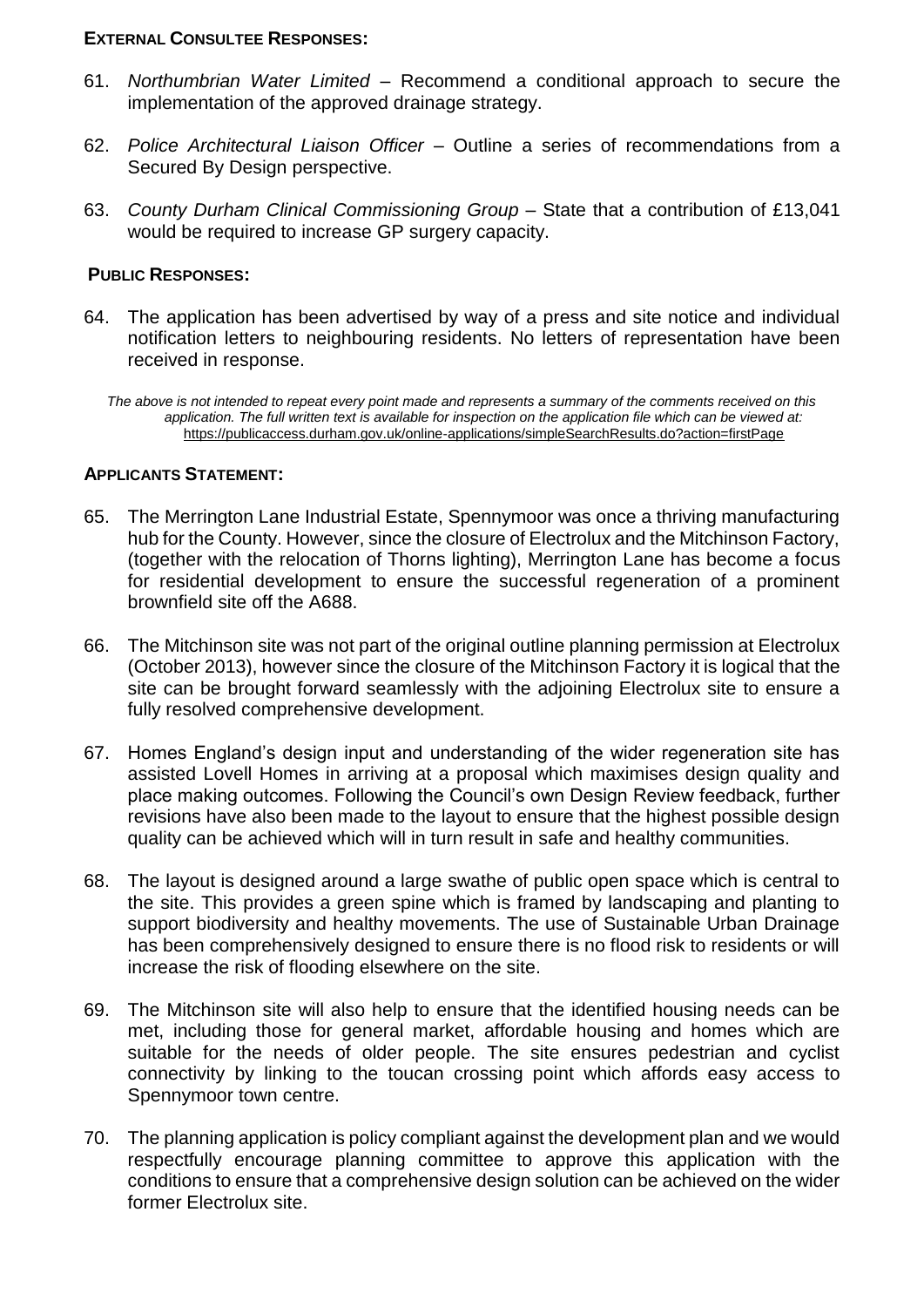# PLANNING CONSIDERATIONS AND ASSESSMENT

71. Section 38(6) of the Planning and Compulsory Purchase Act 2004 sets out that if regard is to be had to the development plan, decisions should be made in accordance with the development plan unless material considerations indicate otherwise. In accordance with advice within the National Planning Policy Framework (NPPF), the policies contained therein are material considerations that should be taken into account in decision making. Other material considerations include representations received. In this context, it is considered that the main planning issues in this instance relate to: the principle of the development, locational sustainability of the site, highway safety and access, landscape and visual impact, layout and design, heritage and archaeology, residential amenity, ecology, flooding and drainage, infrastructure and public open space, addressing housing need, contamination and land stability, developer contributions, other considerations and public sector equality duty.

#### The Principle of the Development

#### *The Development Plan*

- 72. Planning law requires that applications for planning permission must be determined in accordance with the development plan unless material considerations indicate otherwise. The NPPF is a material planning consideration. The County Durham Plan (CDP) is the statutory development plan and the starting point for determining applications as set out in the Planning Act and reinforced at Paragraph 12 of the NPPF. The CDP was adopted in October 2020 and provides the policy framework for the County up until 2035.
- 73. Paragraph 11 of the NPPF establishes a presumption in favour of sustainable development. For decision taking this means:
	- c) approving development proposals that accord with an up to date development plan without delay; or
	- d) where there are no relevant development plan policies, or the policies which are most important for determining the application are out-of-date, granting permission unless:
		- i) the application of policies in this Framework that protect areas or assets of particular importance provides a clear reason for refusing the development proposed; or,
		- ii) any adverse impacts of doing so would significantly and demonstrably outweigh the benefits, when assessed against the policies in this Framework taken as a whole.
- 74. The application site is located on the southern edge of Spennymoor on land to the south of Vyners Close. It forms a small parcel of land adjacent to a larger site which has outline planning permission for a mixed-use development comprising of up to 425 dwellings and commercial uses. Whilst it is a former employment site, it is not allocated as such under Policy 2 of the CDP nor is it a site that is allocated for housing within Policy 4. Development of housing on unallocated sites should be assessed and determined against Policy 6 of the CDP.
- 75. Policy 6 of the CDP sets out the following criteria. The development of sites which are not allocated in the Plan or in a Neighbourhood Plan which are either (i) within the built-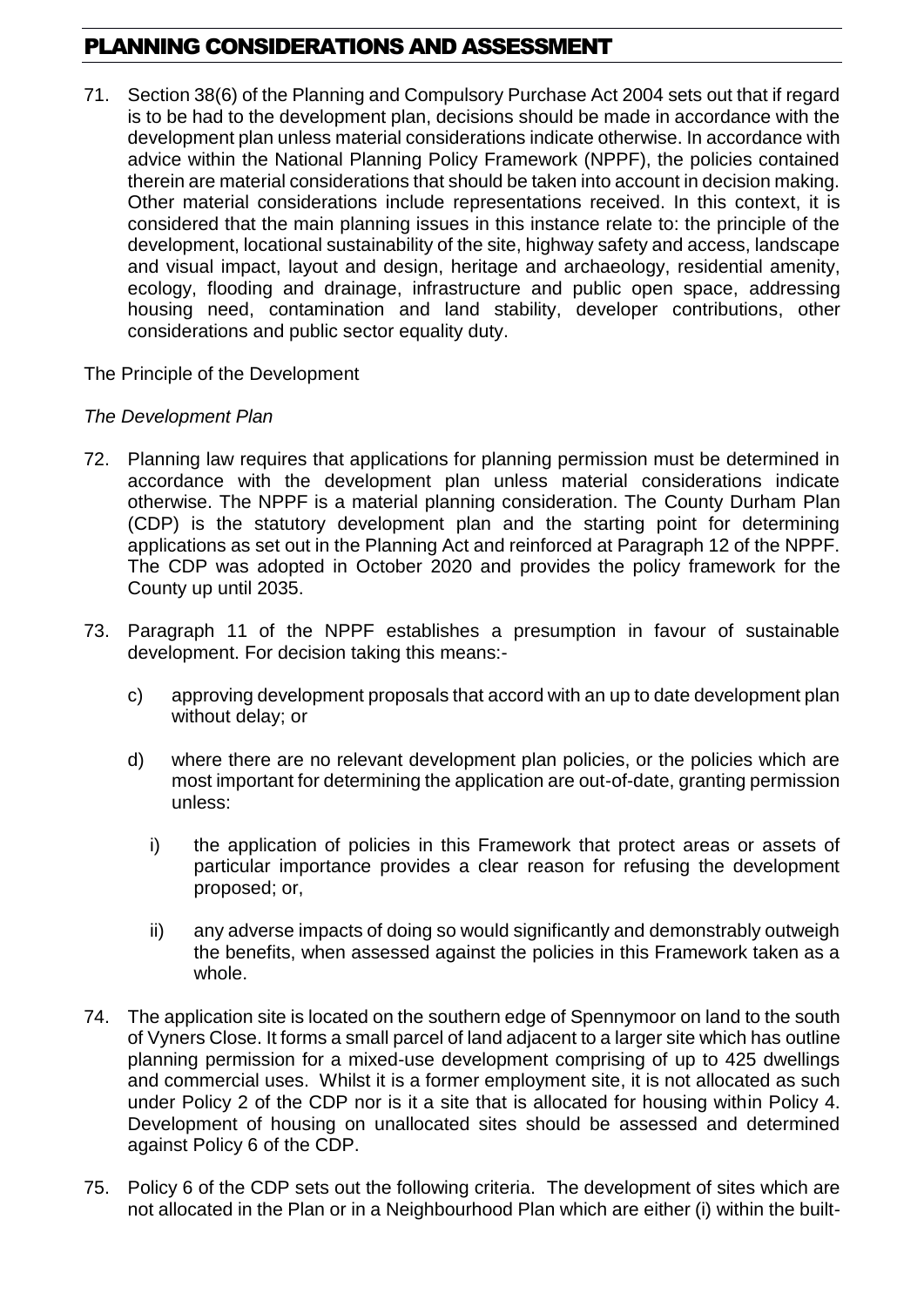up area; or (ii) outside the built-up area (except where a settlement boundary has been defined in a neighbourhood plan) but well-related to a settlement, will be permitted provided the proposal accords with all relevant development plan policies and:

a. is compatible with, and is not prejudicial to, any existing, allocated or permitted use of adjacent land;

b. does not contribute to coalescence with neighbouring settlements, would not result in ribbon development, or inappropriate backland development;

c. does not result in the loss of open land that has recreational, ecological or heritage value, or contributes to the character of the locality which cannot be adequately mitigated or compensated for;

d. is appropriate in terms of scale, design, layout, and location to the character, function, form and setting of, the settlement;

e. will not be prejudicial to highway safety or have a severe residual cumulative impact on network capacity;

f. has good access by sustainable modes of transport to relevant services and facilities and reflects the size of the settlement and the level of service provision within that settlement;

g. does not result in the loss of a settlement's or neighbourhood's valued facilities or services unless it has been demonstrated that they are no longer viable;

h. minimises vulnerability and provides resilience to impacts arising from climate change, including but not limited to, flooding;

i. where relevant, makes as much use as possible of previously developed (brownfield) land; and

j. where appropriate, it reflects priorities for urban regeneration.

- 76. As the application site is located within the built-up area of Spennymoor, CDP Policy 10 relating to development in the countryside is not applicable.
- 77. Both this site and the pending Phase 1 reserved matters application are intended to be developed together to create an integrated scheme. It is considered that the development of the application site would not be in conflict with Policy 6 being within the built up area of Spennymoor, it would be compatible with permitted uses of adjacent land (criteria a) and makes use of previously development land (criteria j). The reasoning behind this judgement is set out in the consideration of the scheme against the relevant criterion of the policy in later sections of this report.

#### *Housing Land Supply*

- 78. Paragraph 73 of the NPPF maintains the requirement for Local Planning Authorities (LPAs) to identify and update annually a supply of specific deliverable sites sufficient to provide a minimum of five years' worth of housing against their housing requirement set out in adopted strategic policies, or against their local housing need where the strategic policies are more than five years old.
- 79. It was established under the adoption of the CDP that the Council can demonstrate in excess of 5 years housing land supply (6.3 years). The CDP was adopted in October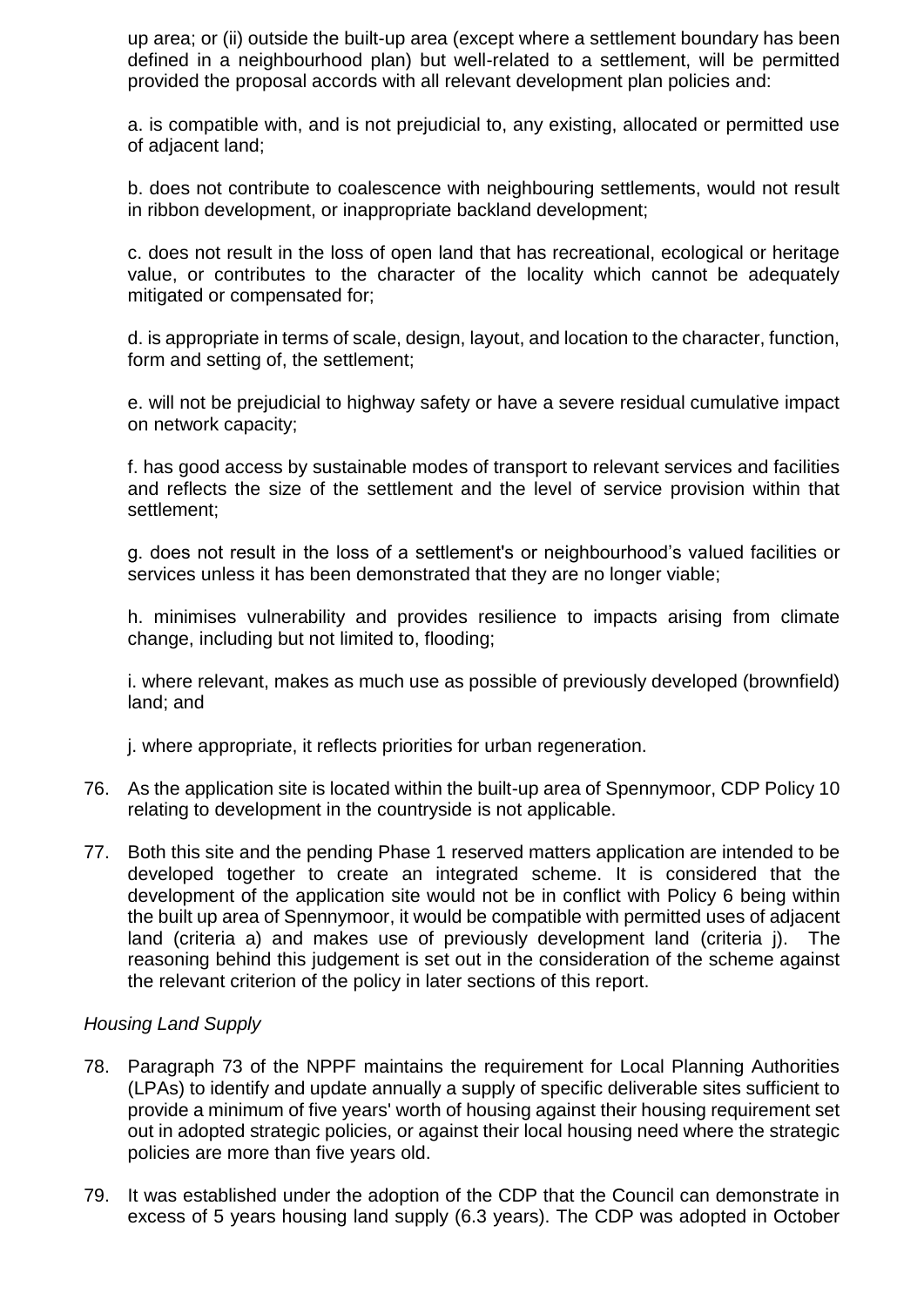2020 and therefore, in accordance with paragraph 74 of the NPPF, a five year supply of deliverable housing sites, with the appropriate buffer can be demonstrated.

Locational Sustainability of the Site

- 80. Criteria f of Policy 6 of the CDP requires that developments on unallocated sites have good access by sustainable modes of transport to relevant services and facilities and reflects the size of the settlement and the level of service provision within that settlement. Policy 21 of the CDP requires all developments to deliver sustainable transport by providing appropriate, well designed, permeable and direct routes for walking, cycling and bus access, so that new developments clearly link to existing services and facilities together with existing routes for the convenience of all users. Policy 29 of the CDP requires that major development proposals provide convenient access for all users whilst prioritising the needs of pedestrians, cyclists, public transport users, people with a range of disabilities, and emergency and service vehicles whilst ensuring that connections are made to existing cycle and pedestrian networks. Specifically, the NPPF sets out at Paragraph 105 that significant development should be focused on locations which are or can be made sustainable, through limiting the need to travel and offering a genuine choice of transport modes. At paragraph 110 the NPPF states that appropriate opportunities to promote sustainable transport modes should be taken whilst paragraph 112 amongst its advice seeks to facilitate access to high quality public transport.
- 81. The County Durham Settlement Study 2018 is an evidence-based document which seeks to provide an understanding of the number and range of services available within the settlements of County Durham. The site lies in Spennymoor Cluster comprising of three named areas (Middlestone Moor, Spennymoor and Tudhoe). The Spennymoor Cluster is ranked 9<sup>th</sup> within the County based on the services and facility within the area and is, therefore, considered capable of accommodating appropriate housing growth.
- 82. However, although the Spennymoor Cluster is, in general, considered to be served by an appropriate range of services and amenities, consideration is required to be given as to the ability of future occupiers to access these.
- 83. In relation to distances to services and amenities, the site (at its closest point) lies within approximately 0.3km of employment opportunities and 0.7km of Spennymoor town centre boundary which contains an array of amenities and services including shopping, leisure facilities and health centres. North Park Primary School lies within 1.1km of the site and 1.6km of Whitworth Park School (secondary). In terms of distances to services and amenities, these are generally considered acceptable as set out in the Chartered Institute of Highways and Transportation (CIHT) documents including 'Guidelines for Providing for Journeys on Foot' and 'Planning for Walking', The Department for Transports 'Manual for Streets', along with work undertaken by independent consultants. In general, a walking distance of 1650-2000m or a 20-minute walk is considered at the upper end of what future residents could be expected to walk, taking into account topography and desirability of routes. The toucan crossing has been installed making it easier and safer to cross Vyners Close and funding has been secured from other housing developments to secure improvements (lighting and CCTV) to the (A688) underpass. These factors are likely to encourage future residents to access these facilities on foot. In terms of cycle access, the site performs well, with services in the town centre within a short cycle ride.
- 84. Two Public Rights of Way (PROW) lie within the vicinity of the site, on the opposite site of the newly installed toucan crossing. Footpath 56 (Spennymoor) heads north, connecting to the underpass and the town centre beyond. Byway 58 (Spennymoor)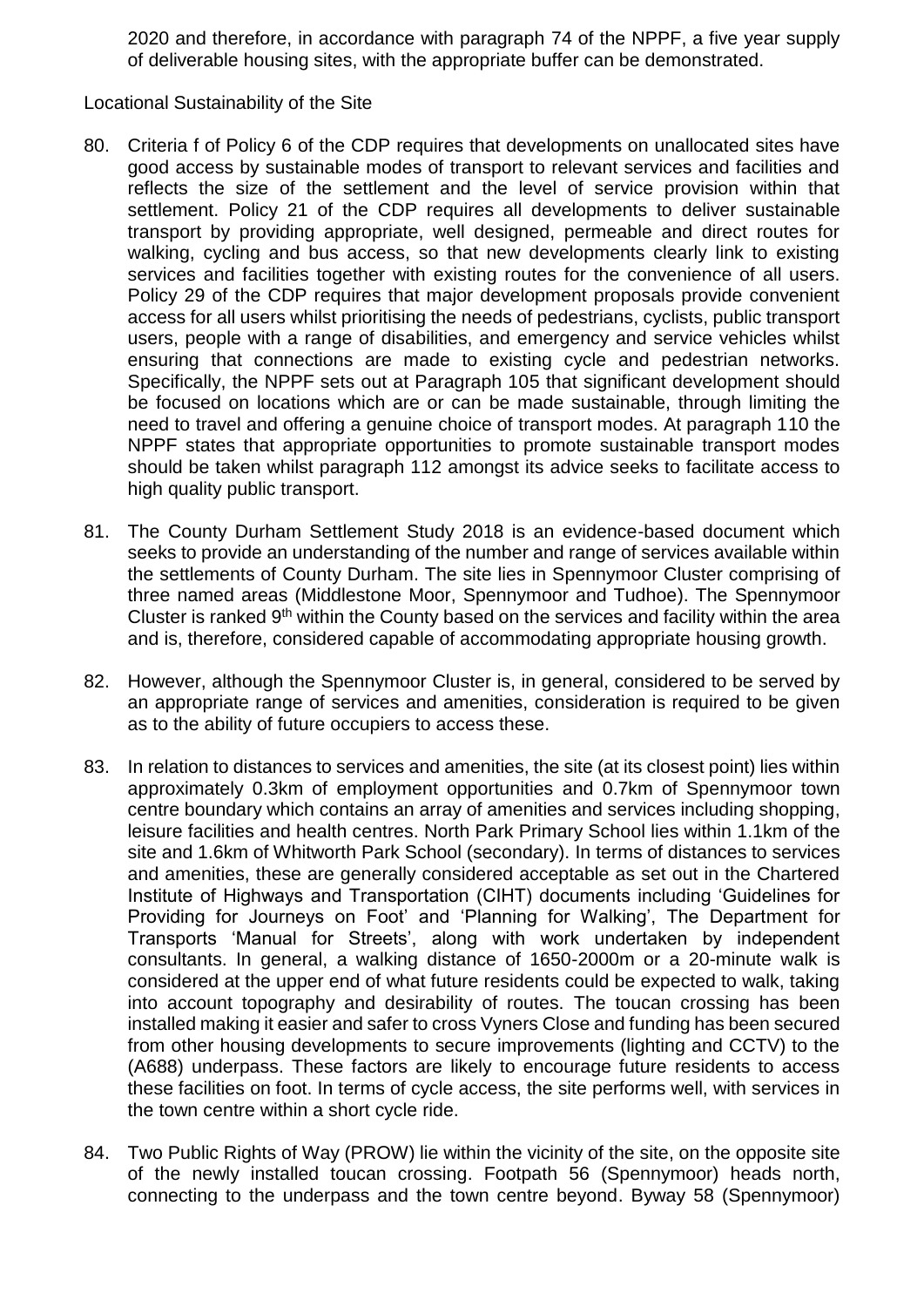provided connections to the west. Neither would be directly impacted upon by the proposals.

- 85. The closest bus stop to the development is located outside Asda (within the town centre) approximately 825m from the nearest part of the site boundary. The entire site would therefore lie outside the recommended 400m walking distance criteria to bus stops. The services that operate from this stop are relatively infrequent with hourly stops typically Monday to Friday (one service operates on a Saturday) which do not run into the evening or weekends. Excellent bus services (frequent service including evenings and weekends) do however operate from Cheapside (approximately 990m from the site boundary) therefore only marginally further away. The Institution of Highways and Transportation (CIHT) "Providing for Journeys" document contains suggested acceptable walking distances for pedestrians to access facilities and services. In terms of access to bus routes, a walk of up to 400m falls within the 'desirable' range whereas a walk of 800m falls within the 'acceptable' range. Future residents would therefore have the option to access bus routes closer to their homes (albeit with more limited services) or could choose to walk a little further (within what is considered to be an acceptable walking range) to access a much wider range of services. Furthermore, money has been secured from a nearby development to improve the underpass which links the development site to the town centre and a toucan crossing has been installed on Vyners Close which should result in a more feasible and desirable walking route to the aforementioned bus stops. The proposed development (being just 27 units) is not of a scale whereby a new bus route could be justified given the cost of implementing a new service and the significant costs already incurred by Homes England remediating the site. Furthermore, it is similar situation for all the new developments that lie to the south of the A688 bypass given no bus service currently operates along Vyners Close.
- 86. Overall, it is considered that the site has access to an array of services and facilities, to serve the development proposed and that these are within relatively easy reach of the site. Whilst access to established bus services lie outside the recommended walking distances, there are no opportunities to improve this given the site's constraints. Overall, walking and cycle routes would give future residents alternative options to the private motor car to access services when taken in the round, and subsequently no objections are raised having regards to the locational sustainability of the site.
- 87. In conclusion, the development would promote accessibility by a range of methods in accordance with Policies 6 criterion f, 21, 26 and 29 of the CDP and Paragraphs 98, 103, 108 and 110 of the NPPF.

#### Highway Safety and Access

- 88. Policy 6 (criteria e) of the CDP outlines that development should not be prejudicial to highway safety or have a severe cumulative impact on network capacity. Policy 21 reiterates the requirement of Policy 6 in addition to expecting developments to deliver well designed pedestrian routes and sufficient cycle and car parking provision. Similarly, Policy 29 advocates that convenient access is made for all users of the development together with connections to existing cycle and pedestrian routes. Specifically, the NPPF sets out at Paragraph 110 that safe and suitable access should be achieved for all people. In addition, Paragraph 111 of the NPPF states that development should only be prevented or refused on highways grounds if there would be an unacceptable impact on highway safety, or the residual cumulative impacts on the road network would be severe.
- 89. Homes England has delivered a programme of site infrastructure works including various drainage, highways and utilities works (see application DM/19/01479/FPA) in association with the earlier grant of permission for the Electrolux site. In relation to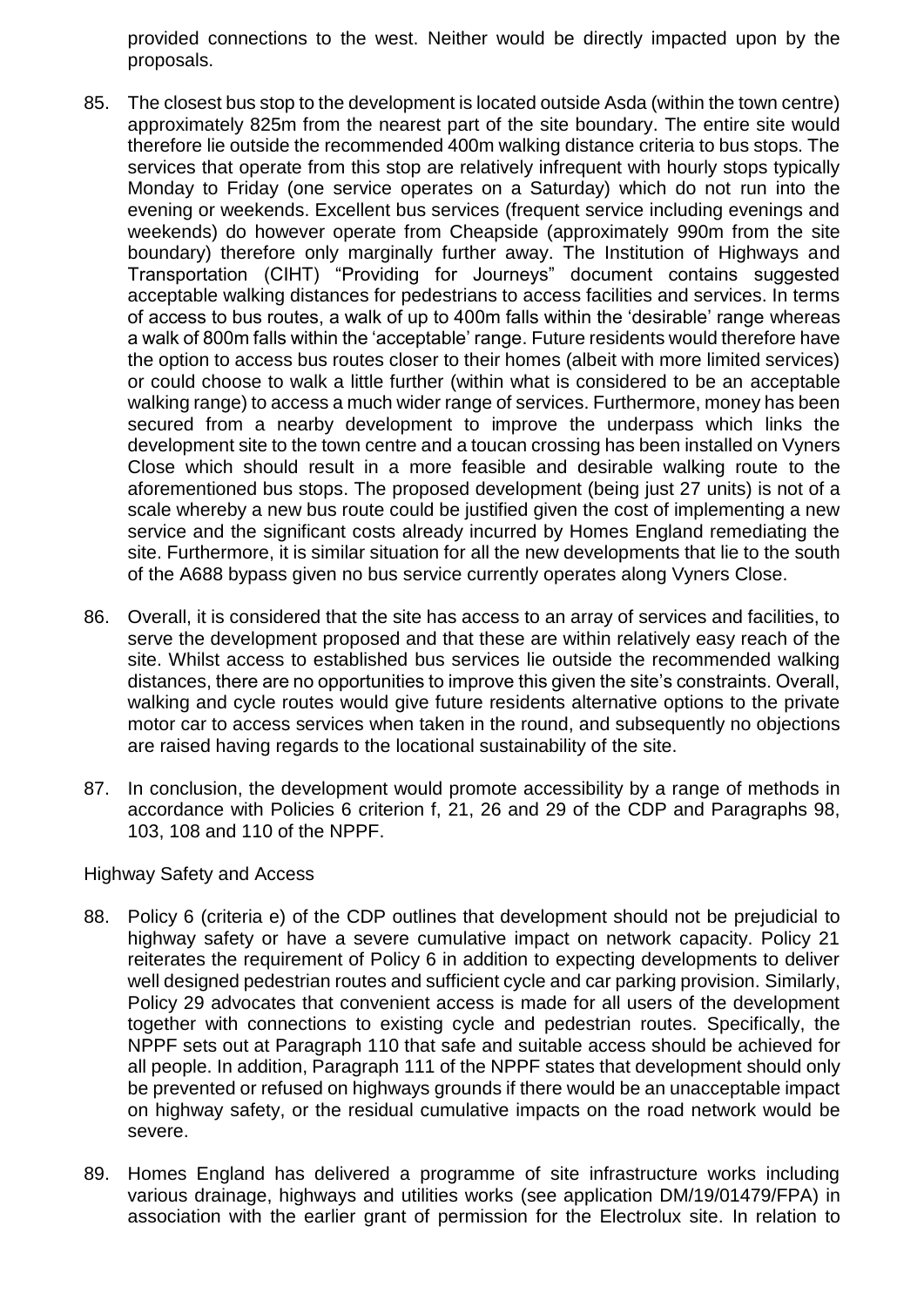highways specifically, this includes the now completed main 6.75m wide local distributor road route through the site, including the two roundabouts. The current application site, including a portion of the Phase 1 reserved matters development site, would be accessed from the western internal roundabout.

- 90. Internally, the scheme has been amended to address areas of concerns initially raised by the Highway's Authority. The main access road into the site has been widened to 5.5m including amendments to the existing roundabout leg, tracking information has been provided to demonstrate the proposed layout works, redundant vehicular access and footway links are to be removed, parking provision and distribution is now considered to be appropriate as too are footpath connections. In the event of an approval, a condition to secure the estate roads being designed and constructed to meet current highway standards, the delivery of new connections and the removal others in additional to two informatives relating to the creation of a 20mph speed limit controlled by a Traffic Regulation Order and entering into an adoption agreement would be required.
- 91. Overall, the highway impacts of the proposed development are considered to be acceptable and in accordance with Policies 6, 21 and 29 of the CDP as well as Part 9 of the NPPF.

#### Landscape and Visual Impact

- 92. Policy 39 of the CDP states proposals for new development will be permitted where they would not cause unacceptable harm to the character, quality or distinctiveness of the landscape, or to important features or views. Proposals would be expected to incorporate appropriate measures to mitigate adverse landscape and visual effects. These are similar requirements to those outlined at Policy 6 of the CDP. Policy 26 of the CDP outlines developments are expected to provide new green infrastructure and ensure provision for its long-term management and maintenance. Similar requirements are outlined in Policy 29. Policy 40 of the CDP seeks to avoid the loss of existing trees and hedgerows unless suitable replacement planting is provided. Parts 12 and 15 of the NPPF promotes good design and sets out that the planning system should contribute to and enhance the natural and local environment by (amongst other things) recognising the intrinsic character and beauty of the countryside. Paragraph 131 of the NPPF sets out that planning decisions should ensure that new streets are tree-lined.
- 93. The site doesn't lie in an area covered by any national or local landscape designations. Trees within the site are not covered by a Tree Preservation Order (TPO). Externally the development is well screened given the structural planting along the site's boundary with the B6288 Vyners Close although the site can clearly be viewed from the existing vehicular access point.
- 94. The revised landscape strategy plan now reflects the advice given by Landscape Officers and as part of the wider Design Review process. There is a strong avenue of trees that runs along the site's frontage with the spine road which seeks to tie in with the approach taken on the Electrolux site. Internally, there are tree lined streets sat within small pockets of open space which helps create attractive pedestrian linkages through the site, breaks up the rear parking areas and helps form social spaces. The finer details of the landscaping scheme need to be agreed therefore a conditional approach is proposed.
- 95. The proposed layout retains the majority of existing landscape features. Any loss to landscape features is considered minimal and would be more than compensated for by the additional tree and hedge planting. A condition would be required to ensure existing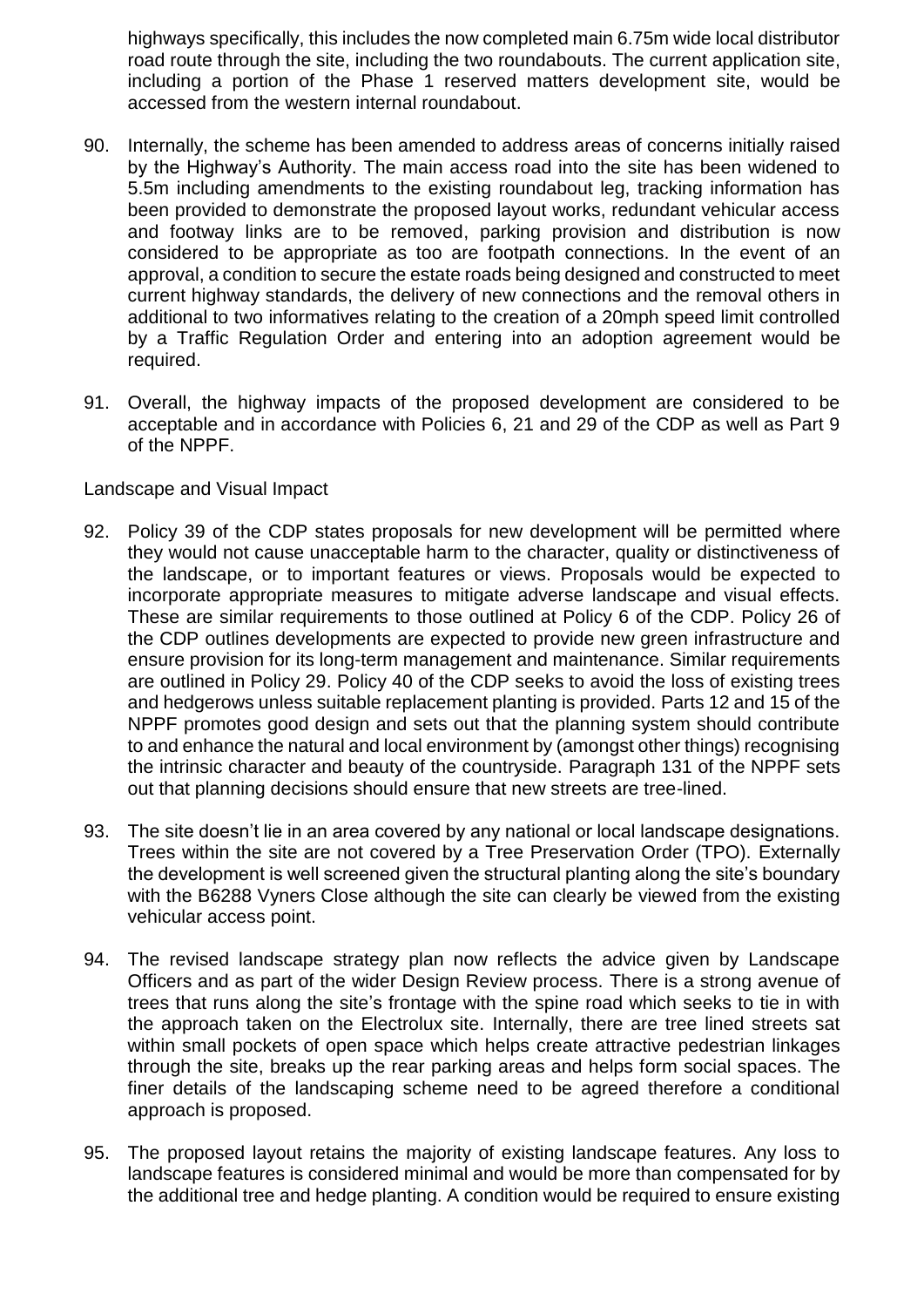features are suitably protected during the construction phase. Any trees to be lost would be compensated for be addition tree planting.

- 96. It has been advised that a private management company would be used to manage and maintain the areas of open space within the development funded by future residents paying an annual service charge. Conditions can secure the details of the future management and maintenance arrangements.
- 97. Neither the Council's Landscape Officer or Arboriculturist raise any objections to the proposals. The proposals comply with Policies 6, 26, 29, 39 and 40 of the CDP and Parts 12 or 15 of the NPPF.

#### Layout and Design

- 98. Policy 29 of the CDP outlines that development proposals should contribute positively to an area's character, identity, heritage significance, townscape and landscape features, helping to create and reinforce locally distinctive and sustainable communities. Parts 12 and 15 of the NPPF also seek to promote good design, while protecting and enhancing local environments. Paragraph 130 of the NPPF also states that planning decisions should aim to ensure developments function well and add to the overall quality of the area and establish a strong sense of place, using streetscapes and buildings to create attractive and comfortable places to live, work and visit.
- 99. In recognition of national planning advice and to achieve high quality housing developments DCC has adopted an in-house review process to assess schemes against the Building for Life 12 (BfL 12) Standards. The Building for Life Supplementary Planning Document (2019) (BfL SPD) formalises the review process and establishes the guidelines and standards for its operation and is linked to the Sustainable Design Policy (29) in the CDP. The scheme was considered against the BfL standard through a series of 12 questions. The scoring is based on a traffic light system with the aim of the proposed new development to secure as many "greens" as possible, minimise the number of "ambers" and avoid "reds". The more "greens" achieved the better the development will be, "ambers" are usually concerns that can be raised to "green" with revisions, whereas a "red" gives a warning that a particular aspect needs strong reconsideration. Following amendments to the scheme, it achieved12 ambers thereby addressing all earlier red scores. Since this final assessment, further amendments have been made to address the limited areas of concern and conditions will be imposed to further improve other areas.
- 100. The development is considered to represent good design and the scheme has been significantly improved since it was first submitted. In response to earlier feedback, properties appropriately front the main spine road/boulevard, rear parking has been successfully integrated within the development, corner turners have been successfully introduced to add to the streetscape and provide informal surveillance of shared spaces and attractive linkages through the development have been created. Conditions are recommended to secure materials and boundary enclosure details.
- 101. The Council's Design and Conservation Officer raises no objection to the development. The overall design and layout of the development would be compliant with Policies 6 (criterion d) and 29 of the CDP and Part 12 of the NPPF in this respect.

#### Heritage and Archaeology

102. Policy 44 of the CDP sets out development will be expected to sustain the significance of designated and non-designated heritage assets, including any contribution made by their setting. Development proposals should contribute positively to the built and historic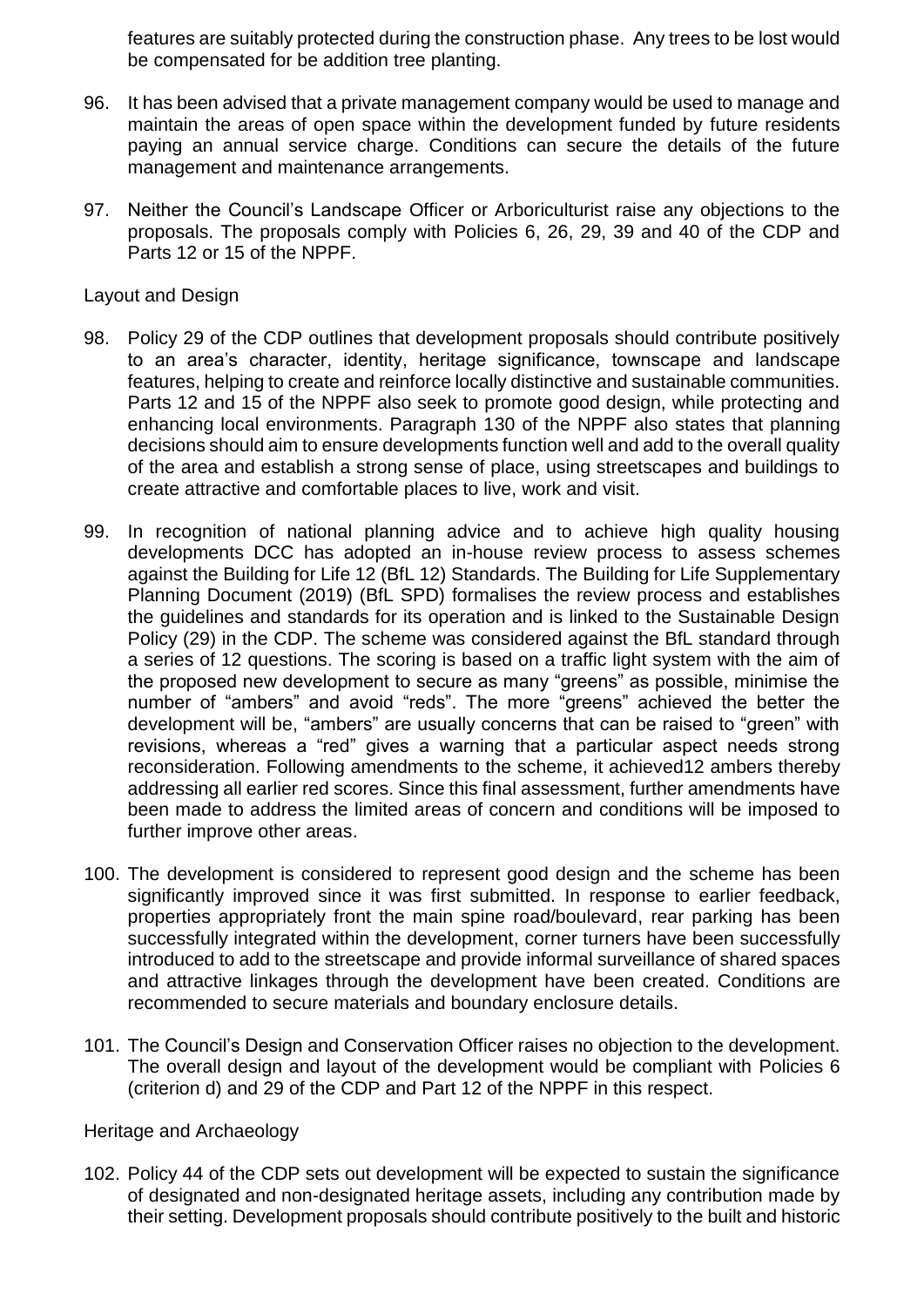environment and should seek opportunities to enhance and, where appropriate, better reveal the significance and understanding of heritage assets whilst improving access where appropriate. The NPPF advises that when considering the impact of a proposed development on the significance of a designated heritage asset, great weight should be given to the asset's conservation (and the more important the asset, the greater the weight should be). Any harm to, or loss of, the significance of a designated heritage asset (from its alteration or destruction, or from development within its setting), should require clear and convincing justification.

- 103. The Planning (Listed Buildings and Conservation Areas) Act 1990 imposes a statutory duty that, when considering whether to grant planning permission for a development which affects a listed building or its setting, the decision maker shall have special regard to the desirability of preserving the building or its setting or any features of special architectural or historic interest which it possesses. Any such harm must be given considerable importance and weight by the decision-maker. Under the Act, special attention to the desirability of preserving or enhancing the character and appearance of a conservation area must be equally considered.
- 104. There are no designated or non-designated heritage assets within close proximity of the development site. Kirk Merrington Conservation Area, containing a number of Grade II and II\* listed buildings, is located approximately 1.6km to the south. The nearest listed building to the site is the Grade II Church of St. Andrew, 1km to the north of the site. It is considered that there would be no intervisibility between the site and surrounding heritage assets due to the distances involved, the intervening buildings, topography and landscaping. It is therefore considered that the proposal would have no adverse impact on heritage assets within the vicinity of the site and would not impact upon the setting of the nearby conservation area, in accordance with Policy 44 of the CDP and Part 16 of the NPPF. Design and Conservation Officers raise no objection to the scheme on these grounds.
- 105. The Council's Archaeologist has confirmed that no objection is raised and no further work is required. The proposal is therefore considered to comply Paragraph 189 of the NPPF. comply with Policy 44 of the CDP and Part 16 of the NPPF.

#### Residential Amenity

- 106. Policies 29 and 31 of the CDP outline that developments should provide high standards of amenity and privacy, minimise the impact of development upon the occupants of existing adjacent and nearby properties and not lead to unacceptable levels of pollution. A Residential Amenity Standards Supplementary Planning Document (SPD) has been adopted by the Council. Parts 12 and 15 of the NPPF require that a good standard of amenity for existing and future users be ensured, whilst seeking to prevent both new and existing development from contributing to, or being put at unacceptable risk from, unacceptable levels of pollution.
- 107. Guidance within the SPD advocates separation distances of 21m between facing principal elevations and 18m between bungalows, 13m between principal and two storey gable elevations and 10m to a single storey. The length of gardens will generally be dictated by the minimum distancing standards but should be no less than 9 metres unless site specific circumstances allow for a reduction in size. The layout demonstrates that minimum separation distances between proposed properties and existing dwellings would be achieved. Internal arrangements are also considered to provide an adequate level of amenity although it is acknowledged that on some occasions where they fall slightly short of the required standards. As an example, there are instances where front to front distances fall slightly short (there is approximately 18m between the facing elevations of plots 33 and 55) as does a back to gable arrangements (there is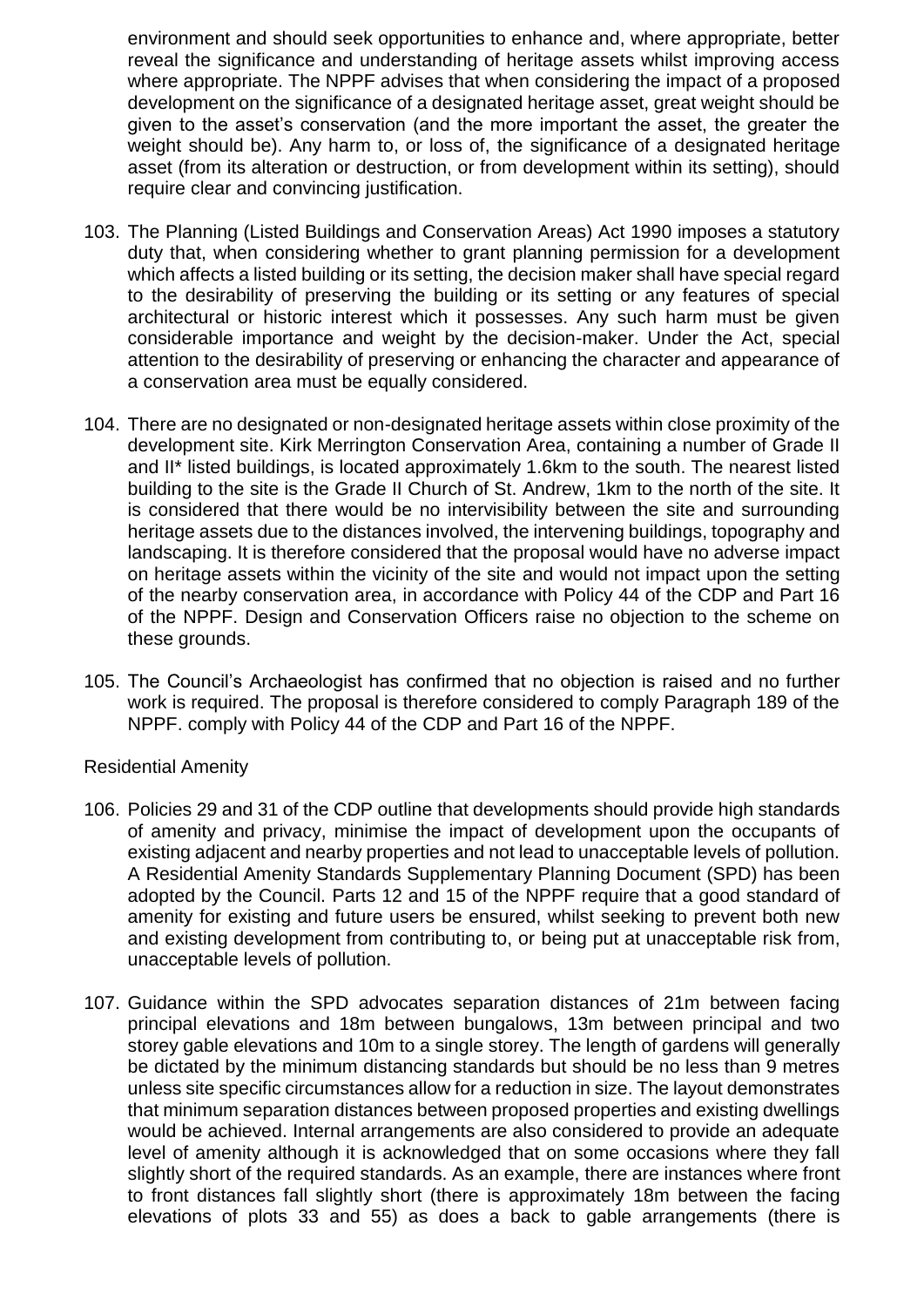approximately 11.7 between the rear elevation of plot 34 and the gable of plot 37). Garden lengths are generally acceptable however fall short of the recommended 9m on a couple of occasions. Whilst disappointing, it is not considered that arrangements fall short to an unacceptable degree and are such that the privacy and amenity of existing and prospective occupiers is considered to be safeguarded in this instance. Overall, it is considered that the layout arrangements are acceptable, provide adequate levels of private amenity space and would not lead to any unacceptable impacts with regards to loss of light, overshadowing, loss of privacy or overbearing impact in accordance with the requirements of Policies 6, 29 and 31 of the CDP and Parts 12 and 15 of the NPPF.

- 108. Some of the proposed housing would be in close proximity to Vyners Close and retained units within the wider industrial estate, therefore, the noise arising from this and the impact to future occupants needs to be considered. The submitted noise assessment advises that acceptable noise levels can be achieved through installing close boarded fencing and additional glazing specification to properties to ensure adequate internal noise levels. Environment, Health and Consumer Protection (Nuisance) Officers advise a conditional approach to secure the proposed noise mitigation scheme. Subject to this condition being imposed it is not considered that there would be any unacceptable noise impacts upon dwelling from either the adjacent road or industrial estate. As residential development has already been consented in closer proximity to existing industrial units it is not considered that this particular development would result in any unacceptable constraints on those operators.
- 109. There is the potential for disturbance during the construction period, therefore, a construction management plan (CMP) should be secured to deal with construction related impacts. Subject to the imposition of such a condition and one controlling hours of working, construction related impacts could be adequately mitigated.
- 110. The site is not within or adjacent to an Air Quality Management Area (AQMA) and it is not considered that the development would have any significant effect on air quality. With respect to the construction phase of the development, a dust action management plan be secured by condition. Environment, Health and Consumer Protection raise no objection to the scheme. On balance, it is not considered there would be an adverse impact on the environment having regard to Policy 31 of the CDP and Paragraph 186 of the NPPF.
- 111. The development would not lead to a significant reduction in residential amenity for existing or future residents, subject to appropriate conditions. Overall, the scheme would comply with Policies 29 and 31 of the CDP and Parts 12 and 15 of the NPPF.

#### Ecology

112. Policies 26, 35, 41 and 43 of the CDP seek to secure net gains for biodiversity and coherent ecological networks. Policy 43 relates to protected species and nationally and locally protected sites. Part 15 of the NPPF seeks to ensure that developments protect and mitigate harm to biodiversity interests, and where possible, improve them. The presence of protected species is a material consideration in planning decisions as they are a protected species under the Wildlife and Countryside Act 1981 and the European Union Habitats Directive and the Conservation of Habitats and Species Regulations 2017 (as amended). The Habitats Directive prohibits the deterioration, destruction or disturbance of breeding sites or resting places of protected species. Natural England has the statutory responsibility under the regulations to deal with any licence applications but there is also a duty on planning authorities when deciding whether to grant planning permission for a development which could harm a European Protected Species to apply three tests contained in the Regulations in order to determine whether a licence is likely to be granted. These state that the activity must be for imperative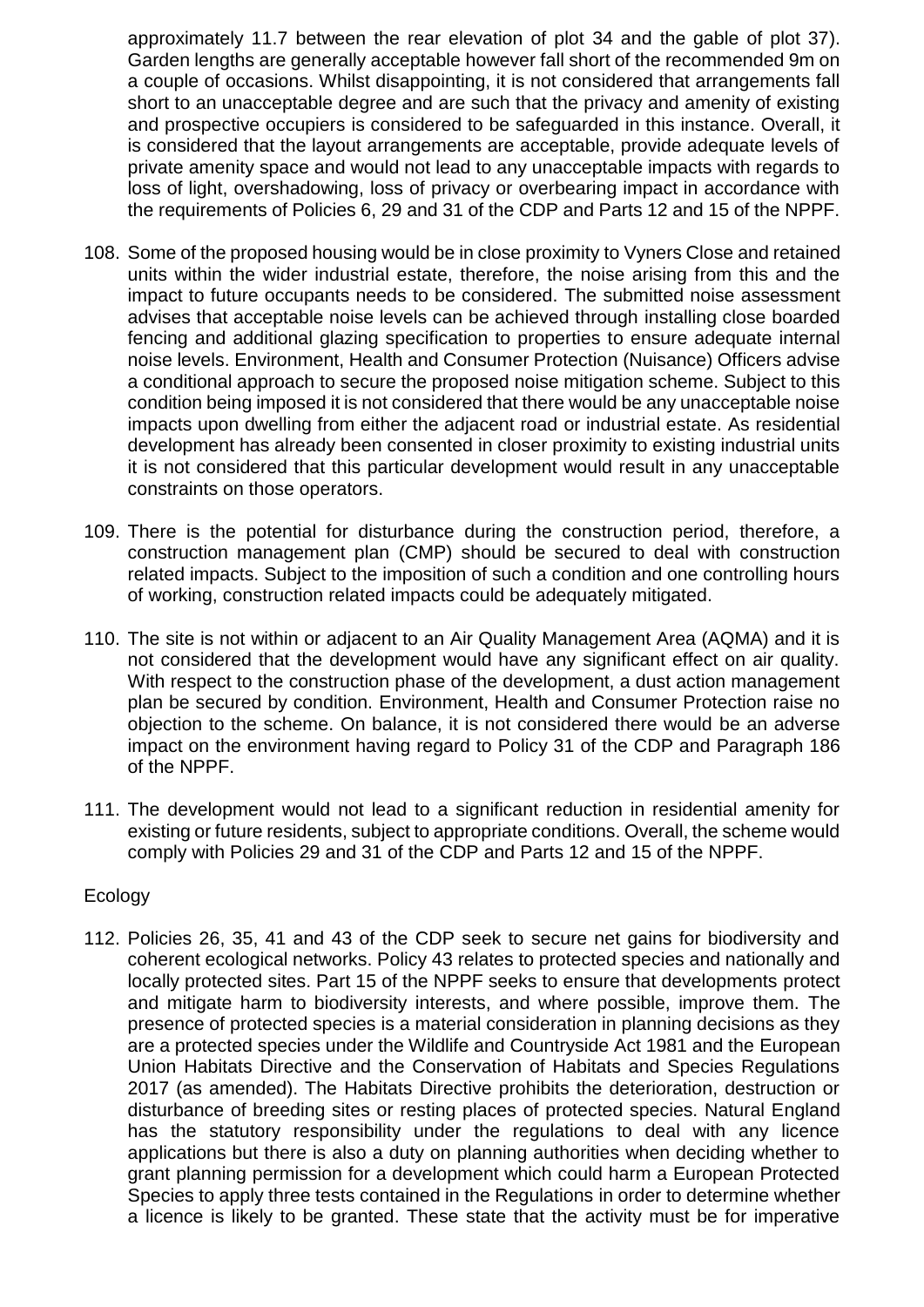reasons of overriding public interest or for public health and safety, there must be no satisfactory alternative, and that the favourable conservation status of the species must be maintained. Brexit does not change the Council's responsibilities under the law.

- 113. An Ecological Appraisal has been submitted in support of the proposal. It notes no statutory designated sites falls within 2km of the site boundary. A non-statutory site lies within the vicinity of the development this being North Close Marsh Local Wildlife Site (LWS) (0.35km to the SW). The habitats on site are poor for nesting birds however some birds may nest in the trees adjacent to the site. In relation to bats, habitats are considered poor as there are no roosting opportunities however, they may occasionally forage around the trees that are adjacent to the site. There are no ponds on site and ones in the area are poorly connected to the site so have been ruled out of the assessment with regards to great crested newt. No badger activity was recorded within the site.
- 114. The report outlines the potential impacts of the development to both habitats and species as well as a series of recommendations to minimise these. The mitigation measures can be secured via condition. No interference with protected species is identified as a result of the development. A European Protected Species Licence is therefore not considered to be required and there is no need to apply the degradation tests of the Habitats Directive brought into effect by the Conservation of Habitats and Species Regulations 2017 and the Council's Ecologist is satisfied with the submitted assessment.
- 115. The delivery of a landscaping scheme will include the creation and enhancement of habitats that will benefit biodiversity. A minimum of 8 integrated bat boxes, 6 integrated bird boxes for swifts and 8 nest boxes to be erected on retained trees around the site boundary would also be secured. Overall, this would achieve net gains in accordance with CDP Policy 26 and 41 requirements and Paragraph 174 of the NPPF.
- 116. Overall and subject to the imposition of conditions to secure the mitigation strategy, a low level lighting scheme and the delivery of the bat and bird boxes the proposal would comply with Policies 26, 35, 41 and 43 of the CDP and Part 15 of the NPPF. The Council's Ecologist offers no objection to the scheme on this basis.

Flooding and Drainage

- 117. Policies 35 and 36 of the CDP relate to flood water management and infrastructure. Policy 35 requires development proposals to consider the effects of the scheme on flood risk and ensure that it incorporates a Sustainable Drainage System (SuDs) to manage surface water drainage. Development should not have an adverse impact on water quality. Policy 36 seeks to ensure that suitable arrangements are made for the disposal of foul water. National advice within the NPPF and PPG with regard to flood risk advises that a sequential approach to the location of development should be taken with the objective of steering new development to flood zone 1 (areas with the lowest probability of river or sea flooding). When determining planning applications, local planning authorities should ensure flood risk is not increased elsewhere and only consider development appropriate in areas at risk of flooding where a sequential test and some instances exception test are passed, informed by a site-specific flood risk assessment.
- 118. The application is accompanied by a Flood Risk Assessment (FRA) and Drainage Strategy which highlights that the application site is within Flood Zone 1 with a low flood risk probability. The drainage strategy for the overall site including Phase 1 of the Electrolux site includes the incorporation of Sustainable Urban Drainage (SUD's) including permeable paving, roadside swale and a detention basin to treat and attenuate surface water runoff. Drainage and Coastal Protection Officers advise that this approach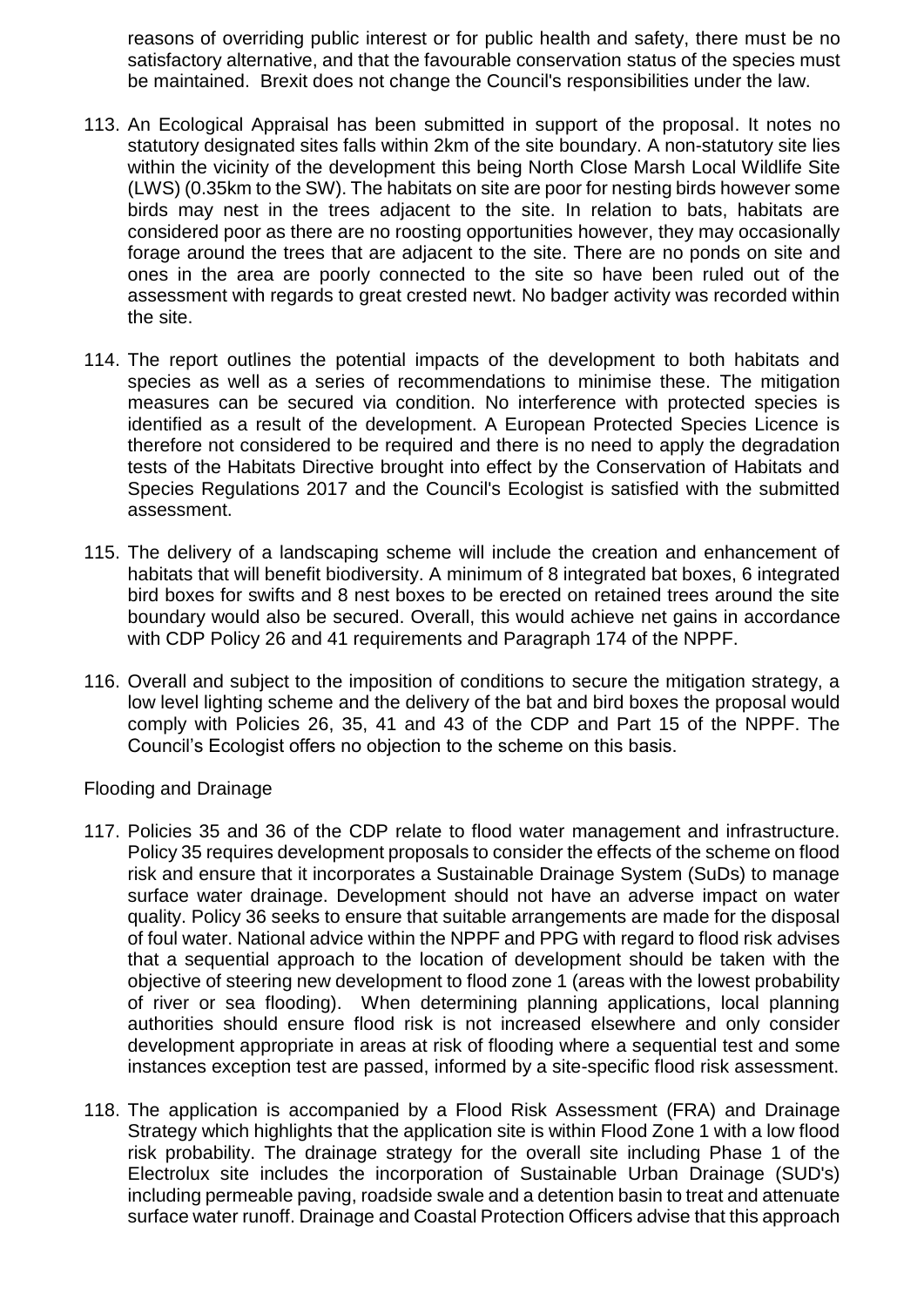would be in compliance complies with National Standards and Council Policies in providing sustainable surface water management solutions and ensuring the prevention of flood risk to and from the proposed development. As the hydraulic calculations have not yet been verified a conditional approach is recommended.

- 119. In relation to foul water, it is proposed to connect to the existing sewerage network, to which Northumbrian Water raise no objections subject to the imposition of a condition.
- 120. On this basis no objections to the development on the grounds of flood risk or drainage are raised having regards to Policies 35 and 36 of the CDP and Part 14 of the NPPF.

#### Infrastructure and Open Space Provision

- 121. It is important to ensure that development proposals contribute to improvements in infrastructure capacity to mitigate for the additional demands that new development creates. By securing financial contributions through planning obligations, developers would help fund the physical, social and environmental infrastructure that is needed to make development acceptable and ensure that the development mitigates its impact upon existing infrastructure. Policy 25 of the CDP supports securing developer contributions where mitigation is necessary to make the development acceptable in planning terms including for social infrastructure such as education and health facilities. Paragraphs 55-58 of the NPPF explain the circumstances when it is appropriate for planning obligations to be used to mitigate the impacts of the development.
- 122. Policy 26 of the CDP outlines that new residential developments will be required to make provision for open space to meet the needs of future residents having regard to the standards of open space provision set out in the Open Space Needs Assessment (OSNA). Where it is determined that on-site provision is not appropriate, the Council will require financial contributions to be secured through planning obligations towards the provision of new open space, or the improvement of existing open space elsewhere in the locality. Paragraph 98 of the NPPF highlights that access to a network of high-quality open spaces and opportunities for sport and physical activity is important for the health and well-being of communities. Paragraph 130 requires amongst its advice that developments function well and optimise the potential of the site to accommodate and sustain an appropriate amount and mix of development (including green and other public space).
- 123. The Council's Open Space Needs Assessment (OSNA) 2018 is considered the most up to date assessment of need. It identifies the five typologies (allotments; amenity/natural greenspace; parks, sports and recreation grounds; play space (children) and play space (youth)), sets out requirements for public open space on a population pro rata basis and whether provision should be either within the site, or through a financial contribution towards offsite provision, in lieu taking into consideration factors such as the scale of the development, existing provision within suitable walking distances and the level of contribution sought.
- 124. Given the scale of the development, only amenity/natural greenspace would be provided for on-site. A contribution of £43,930 would be required for off-site provision in lieu of those typologies not provided for onsite (allotments, parks/recreational grounds, children's and youth play space) and would be secured by a S106 agreement. Having regard to the OSNA, the availability and the proximity of existing facilities to the development this is considered to acceptable and in accordance with the Council's standard approach. This would satisfy the OSNA requirements, Policy 26 of the CDP and Paragraph 98 of the NPPF with regards to the provision of public open space.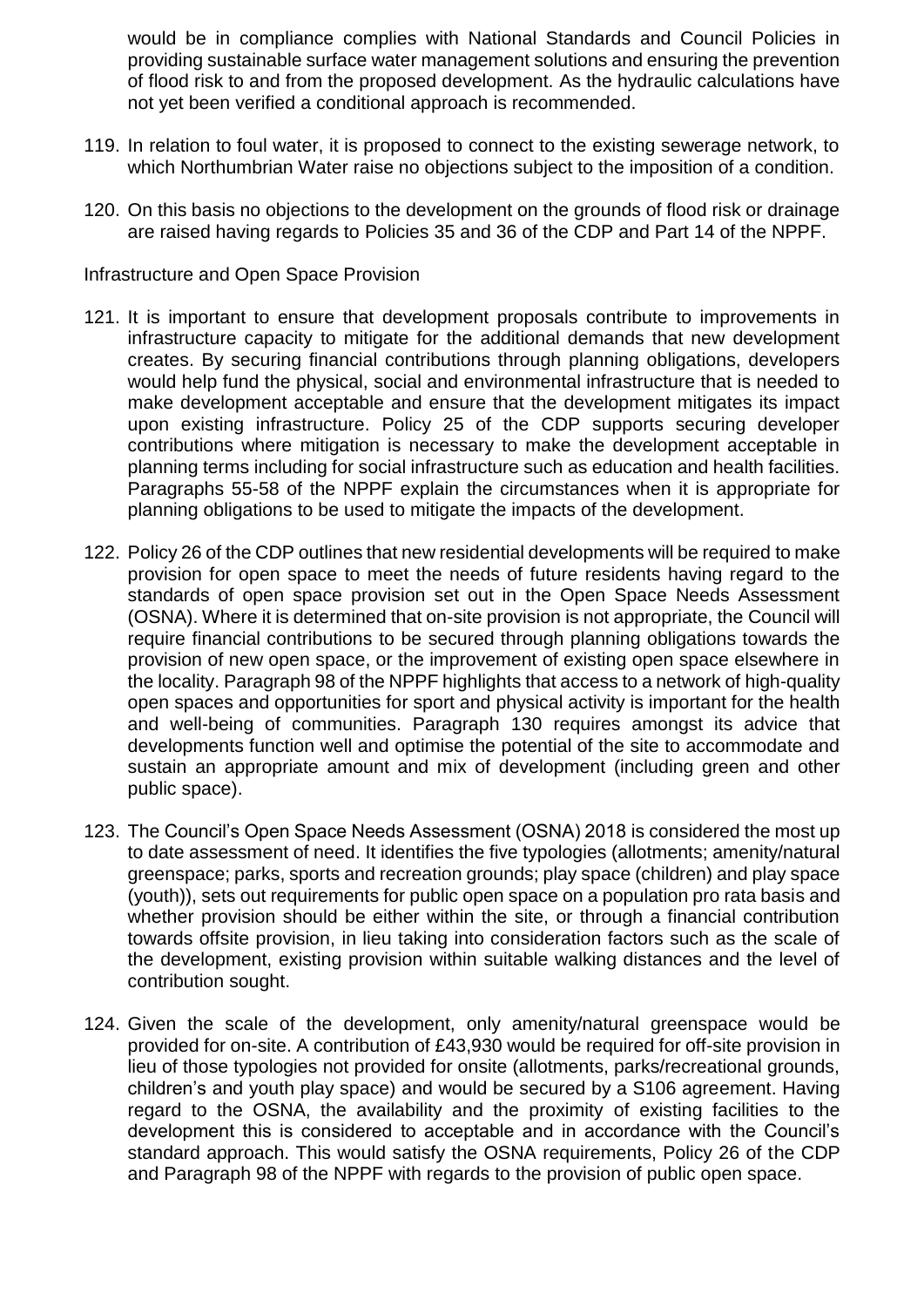- 125. Paragraph 95 of NPPF confirms that the government places great importance to ensure that sufficient choice of school places is available to meet the needs of existing and new communities. The School Places Manager has advised that the proposed development is likely to generate an additional 9 primary age school pupils and 4 secondary age school pupils. Based on the projected rolls of the schools, taking into account the likely implementation of the development, build out rates and other relevant committed development there is anticipated to be sufficient space at both the local primary and secondary schools to accommodate the pupils generated by this development. No mitigation is required in this instance.
- 126. The County Durham Clinical Commissioning Group (CD CCG) advise that local GP practices are at full capacity with regards to space requirements to deliver services to their patient list size. A contribution of £13,041 is requested to support creating extra capacity for them to provide appropriate services to patients and to make the proposed housing expansion supportable from a health infrastructure perspective and this is proposed to be secured by a S106 payment.

#### Addressing Housing Need

- 127. Part 5 of the NPPF is clear that developments should help to address housing needs. Policy 15 of the CDP states that affordable housing will be sought on sites of 10 or more units, for up to 25% of units in the highest value areas to 10% in the lowest. On sites of 10 or more units, 10% of the homes provided should be for affordable home ownership (starter homes, discount market sale housing and other affordable routes to home ownership). Any contribution above 10% should be provided as affordable housing for rent in order to meet the requirements of Policy of the CDP.
- 128. The site falls within a medium value area, meaning this development would be required to deliver 15% affordable housing in the form of affordable home ownership (3 no.) and affordable rent (2 no.). The scheme however intends to deliver 14no. affordable homes therefore over and above the 15% policy requirement. Only the 4no. units would be secured in perpetuity through a planning obligation under S106 of the Town and County Planning Act 1990 (as amended) thereby meeting the requirements of Policy 15 of the CDP and Paragraph 65 of the NPPF. The remaining units would be delivered with funding from Homes England. Whilst the application proposes 52% affordable housing delivery, full weight can only be attributed to the 15% that would be secured via the S106 agreement.
- 129. Policy 15 of the CDP also requires that on sites of 10 or more units, a minimum of 10% of the units should be designed so as to increase the housing options for older persons and people with disabilities comprising of level access flats and bungalows or housing products which can be shown to meet the specific needs of a multi-generational family. The are 3 no. level access apartments which would fulfil this requirement. The policy also requires that 66% of dwellings should be built to Building Regulations Requirement M4(2) (accessible and adaptable dwellings) standard unless site specific factors indicate otherwise. The developer has indicated that they would meet this requirement and a condition is proposed to ensure that this is achieved. All new residential development will be required to comply with the Nationally Described Space Standards (NDSS). All properties within the development would meet the requirements.
- 130. Policy 19 requires an appropriate mix of dwellings, types and sizes. Paragraph 61 of the NPPF states that the size, type and tenure of housing needed for different groups in the community should be assessed. In terms of housing mix, the development would provide a range of 1, 2 and 3 bedroomed units including detached, semi-detached houses and townhouses as well as apartment options therefore in compliance with Policy 19 of the CDP and Part 5 of the NPPF.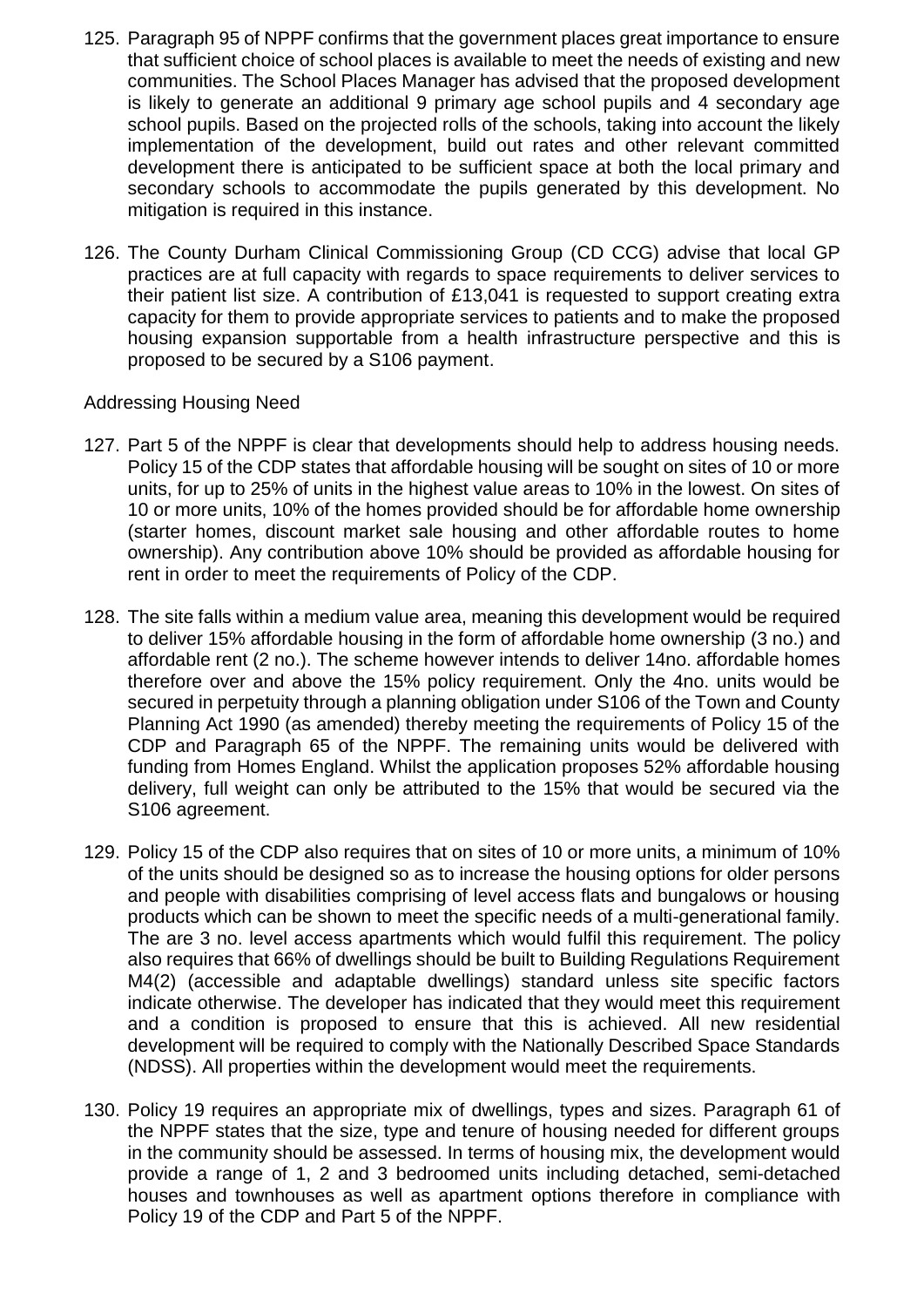131. Overall, the scheme meets the identified housing needs of the County in accordance with the requirements of Policy 15 of the CDP and Part 5 of the NPPF.

#### Contamination and Land Stability

- 132. Policy 32 of the CDP requires sites to be suitable for use taking into account contamination and unstable land issues. Paragraph 183 of the NPPF requires sites to be suitable for their proposed use taking account of ground conditions and any risks arising from land instability and contamination.
- 133. Given the sensitive end use of the site, a Phase 2 Geo-Environmental site investigation report has been submitted in support of the application considering the issue of land contamination. Environmental Health Officers have considered this report, concluding that conditions to secure Phase 3 works (remediation works) and 4 (verification) reports in addition to an informative relating to unforeseen contamination would be required to ensure that the site is suitable for its intended use taking account of any risks arising from contamination. The proposal would therefore accord with Policy 32 of the CDP and Paragraph 183 of the NPPF.
- 134. Paragraph 174 of the NPPF sets out that unstable land should be remediated and mitigated where appropriate. The application site lies within the coal mining high risk area with Coal Authority records indicating parts of the site lie within an area where shallow coal mining has taken place. The application is supported by a report which aim to provide an assessment of the coal mining affects within the site including the results of intrusive investigations. The reports concludes that the potential effects to the proposed development from the mining of the coal seams beneath the site is low and as such they are satisfied that no further investigation or remedial measures are required. The Coal Authority therefore raises no objection to the development. The site is considered to be safe, stable and suitable for its proposed used thereby meeting the requirements of Policy 32 of the CDP and Part 15 of the NPPF.

#### Developer Contributions

- 135. Policy 25 of the CDP, Paragraph 57 of the NPPF and Paragraph 122 of The Community Infrastructure Levy Regulations 2010 set out three planning tests which must be met in order for weight to be given to a planning obligation. These being that matters specified are necessary to make the development acceptable in planning terms, are directly related to the development, and are fairly and reasonably related in scale and kind to the development. The following obligations are considered to meet these tests and have been sought from the developer to mitigate the impacts of the development and to meet an identified affordable housing need in the County and would be secured through a planning obligation under Section 106 of the Town and Country Planning Act 1990 (as amended):
	- £43,930 towards improving offsite open space and recreational provision within Tudhoe Electoral Division;
	- £13,041 to increase GP surgery capacity;
	- provision of 15% affordable housing units on site comprising of 3no. units for affordable home ownership and 2no. unit for affordable rent.

#### Other Considerations

136. Policy 29 of the CDP sets out that major new build residential development should achieve C0<sup>2</sup> reductions. Part 14 of the NPPF advises that the planning system should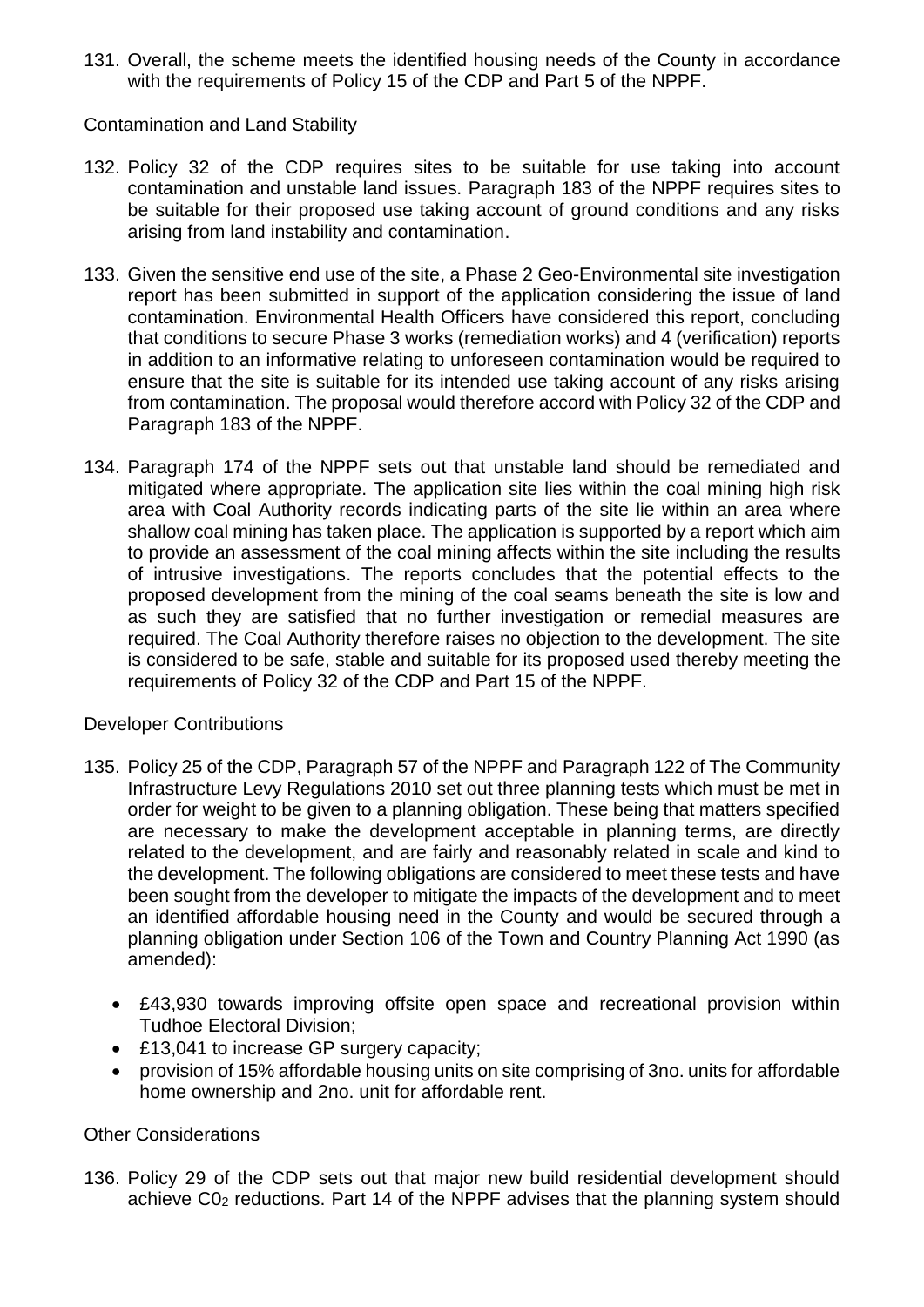support the transition to a low carbon future. A condition would be imposed to secure this.

- 137. Policy 14 of the CDP relating to best and most versatile agricultural land and soil resources is not applicable to this application given it relates to previously developed land.
- 138. The site lies within a Mineral Safeguarding Area due to it lying within a coal resource area. Policy 56 of the CDP states that planning permission will not be granted for nonmineral development that would lead to the sterilisation of mineral resources within such areas unless specific criteria apply. For criteria a) of the Policy to be met, applicants should demonstrate to the satisfaction of the local planning authority that the mineral in the location concerned is no longer of any current or potential value as it does not represent an economically viable and therefore exploitable resource. The Council's Spatial Policy team, having reviewed the Minerals Assessment, considers that in overall terms the remaining coal resource underlying the site would not be economic to extract. Furthermore, the site is small which restricts opportunities for prior extraction and nearby residential properties would also represent a constraint. On this basis, no objection is raised on the grounds of either Policy 56 of the CDP or Part 17 of the NPPF.
- 139. Policy 27 of the CDP outlines that new residential development should be served by a high-speed broadband connection. Part 10 of the NPPF also has similar aims. The developer has confirmed that the site will be served by fibre broadband and a condition can be imposed to secure this.

Public Sector Equality Duty

140. Section 149 of the Equality Act 2010 requires public authorities when exercising their functions to have due regard to the need to i) the need to eliminate discrimination, harassment, victimisation and any other prohibited conduct, ii) advance equality of opportunity between persons who share a relevant protected characteristic and persons who do not share it and iii) foster good relations between persons who share a relevant protected characteristic and persons who do not share that characteristic. In this instance, officers have assessed all relevant factors and do not consider that there are any equality impacts identified.

# **CONCLUSION**

- 141. Planning law requires that applications for planning permission must be determined in accordance with the development plan unless material considerations indicate otherwise. In light of the recent adoption of the CDP, the Council now has an up to date development plan. Paragraph 11 of the NPPF establishes a presumption in favour of sustainable development. For decision taking this means approving development proposals that accord with an up to date development plan without delay (Paragraph 11 c).
- 142. Whilst it is a former employment site, it is not allocated as such under Policy 2 of the CDP nor is it a site that is allocated for housing within Policy 4. Policy 6 of the CDP does however permit development on unallocated sites on the basis that specific criteria are met. Through the course of this report, the overall acceptability of the scheme or otherwise has been considered taking account all of the issues and consideration of applicable policies.
- 143. It is considered that the development of the application site would not be in conflict with Policy 6 as it is lies within the built up area of Spennymoor, it represents a more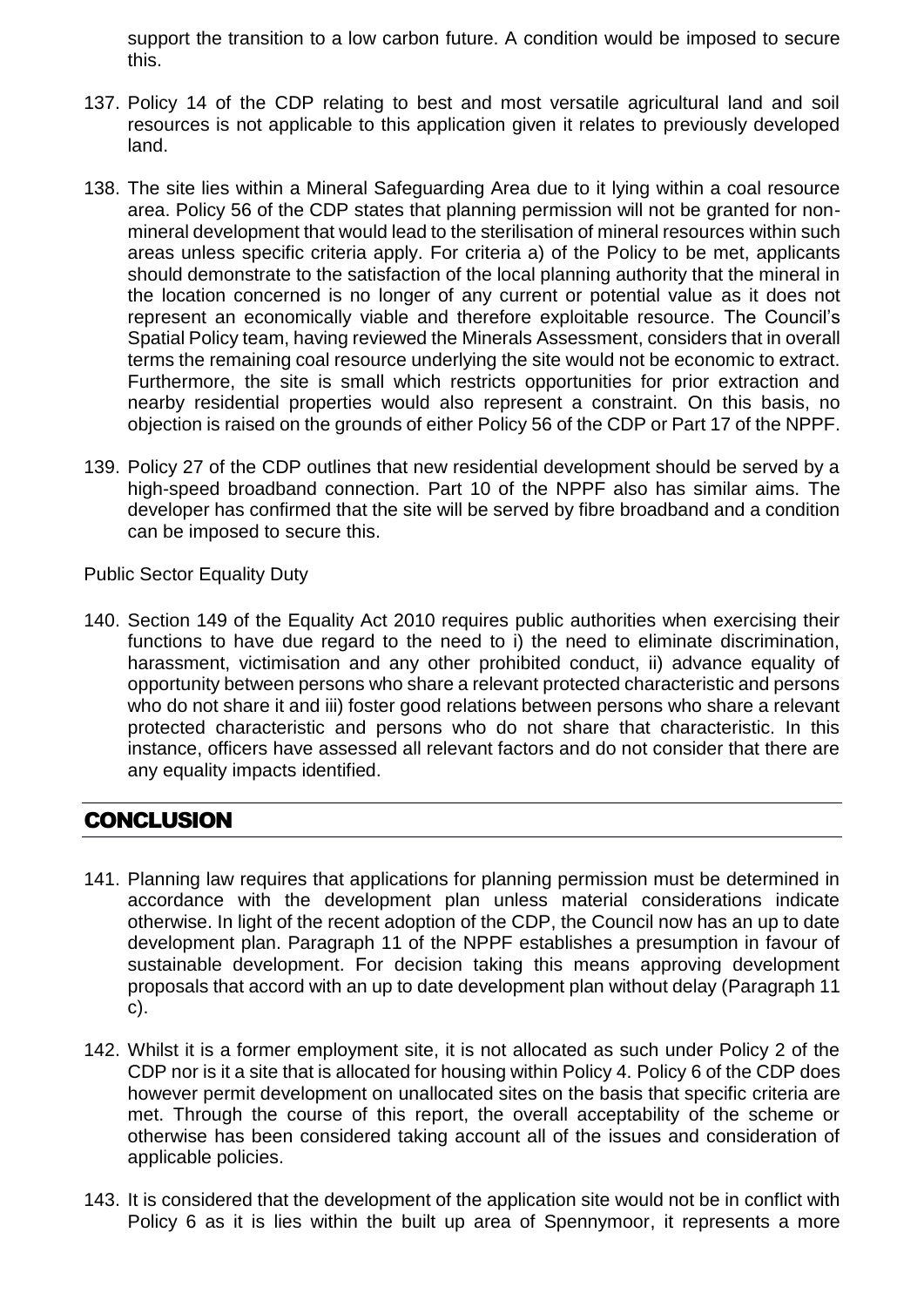compatible use of land (housing compared to the former industrial use) to the adjacent site which benefits from consent for a mixed used residential and commercial development, it makes use of previously developed land, it is acceptably designed and would not be prejudicial to highway safety or have a severe residual cumulative impact on network capacity. Whilst access to established bus services lie outside the recommended walking distances there are no opportunities to improve this given the site's constraints. Overall, walking and cycle routes would give future residents alternative options to the private motor car to access services and taken in the round, no objections are raised having regards to the locational sustainability of the site.

- 144. The development would assist in maintaining housing land supply including the provision of affordable housing and older person accommodation whilst acknowledging that the Council can demonstrate in excess of 6 years housing land supply against an objectively assessed need. Accordingly, the weight to be afforded to the boost to housing supply as a benefit of the development is reduced.
- 145. On balance, it is considered that proposals are acceptable, and the application is recommended for approval.

### RECOMMENDATION

That the application be **APPROVED** subject to the completion of a S106 Legal Agreement to secure the following:

- £43,930 towards improving offsite open space and recreational provision within Tudhoe Electoral Division;
- £13,041 to increase GP surgery capacity;
- provision of 15% affordable housing units on site comprising of 3no. units for affordable home ownership and 2no. unit for affordable rent.

And subject to the following conditions:

1. The development hereby permitted shall be begun before the expiration of three years from the date of this permission.

*Reason: Required to be imposed pursuant to Section 91 of the Town and Country Planning Act 1990 as amended by the Planning and Compulsory Purchase Act 2004.*

2. The development hereby approved shall be carried out in strict accordance with the approved plans listed in Part 3 - Approved Plans.

*Reason: To define the consent and ensure that a satisfactory form of development is obtained in accordance with Policies 6, 15, 19, 21, 29, 31, 35, 36, 39, 40, 41 and 44 of the County Durham Plan and Parts 1, 2, 4, 5, 6, 8, 9, 11, 12, 14, 15 and 16 of the National Planning Policy Framework.*

3. No development shall commence until a Construction Management Plan has been submitted to and approved in writing by the Local Planning Authority. The Construction Management Plan shall include as a minimum but not necessarily be restricted to the following:

1. A Dust Action Plan including measures to control the emission of dust and dirt during construction.

2. Details of methods and means of noise reduction/suppression.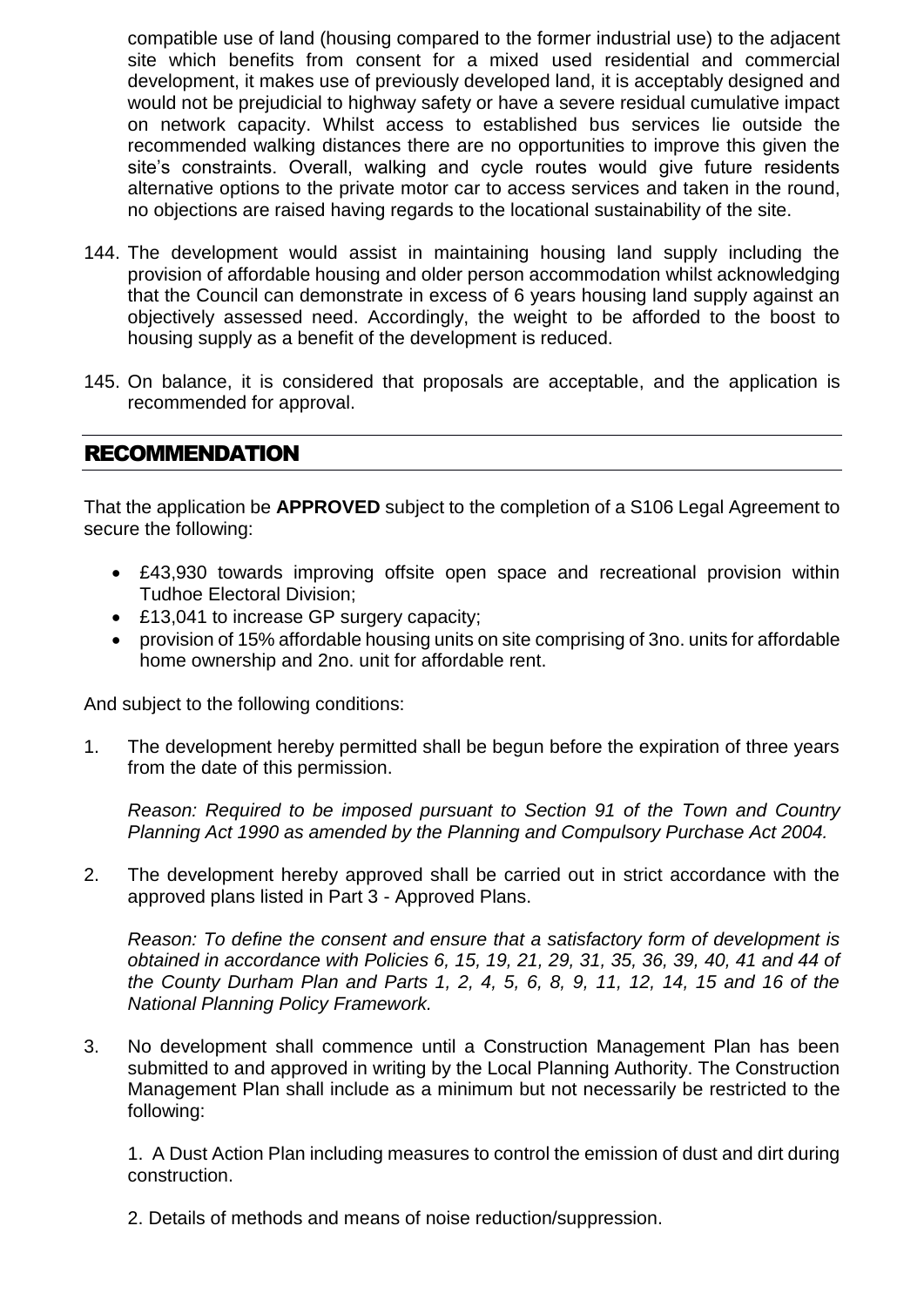3. Where construction involves penetrative piling, details of methods for piling of foundations including measures to suppress any associated noise and vibration.

4. Details of measures to prevent mud and other such material migrating onto the highway from all vehicles entering and leaving the site.

5. Designation, layout and design of construction access and egress points.

6. Details for the provision of directional signage (on and off site).

7. Details of contractors' compounds, materials storage and other storage arrangements, including cranes and plant, equipment and related temporary infrastructure.

8. Details of provision for all site operatives for the loading and unloading of plant, machinery and materials.

9. Details of provision for all site operatives, including visitors and construction vehicles for parking and turning within the site during the construction period.

10. A Construction Traffic Management Plan, including routing agreements for construction traffic and site staff parking.

11. Details of the erection and maintenance of security hoarding including decorative displays and facilities for public viewing, where appropriate.

12. Waste audit and scheme for waste minimisation and recycling/disposing of waste resulting from demolition and construction works.

13. Management measures for the control of pest species as a result of demolition and/or construction works.

14. Detail of measures for liaison with the local community and procedures to deal with any complaints received.

The management strategy shall have regard to BS 5228 "Noise and Vibration Control on Construction and Open Sites" during the planning and implementation of site activities and operations.

The approved Construction Management Plan shall also be adhered to throughout the construction period and the approved measures shall be retained for the duration of the construction works.

*Reason: To protect the residential amenity of existing and future residents from the development in accordance with Policy 31 of the County Durham Plan and Part 15 of the National Planning Policy Framework. Required to be pre commencement to ensure that the whole construction phase is undertaken in an acceptable way.*

4. No development shall commence until a land contamination scheme has been submitted to and approved in writing by the Local Planning Authority. The submitted scheme shall be compliant with the YALPAG guidance and include a Phase 3 remediation strategy, which where necessary shall include details of gas protection measures and method of verification.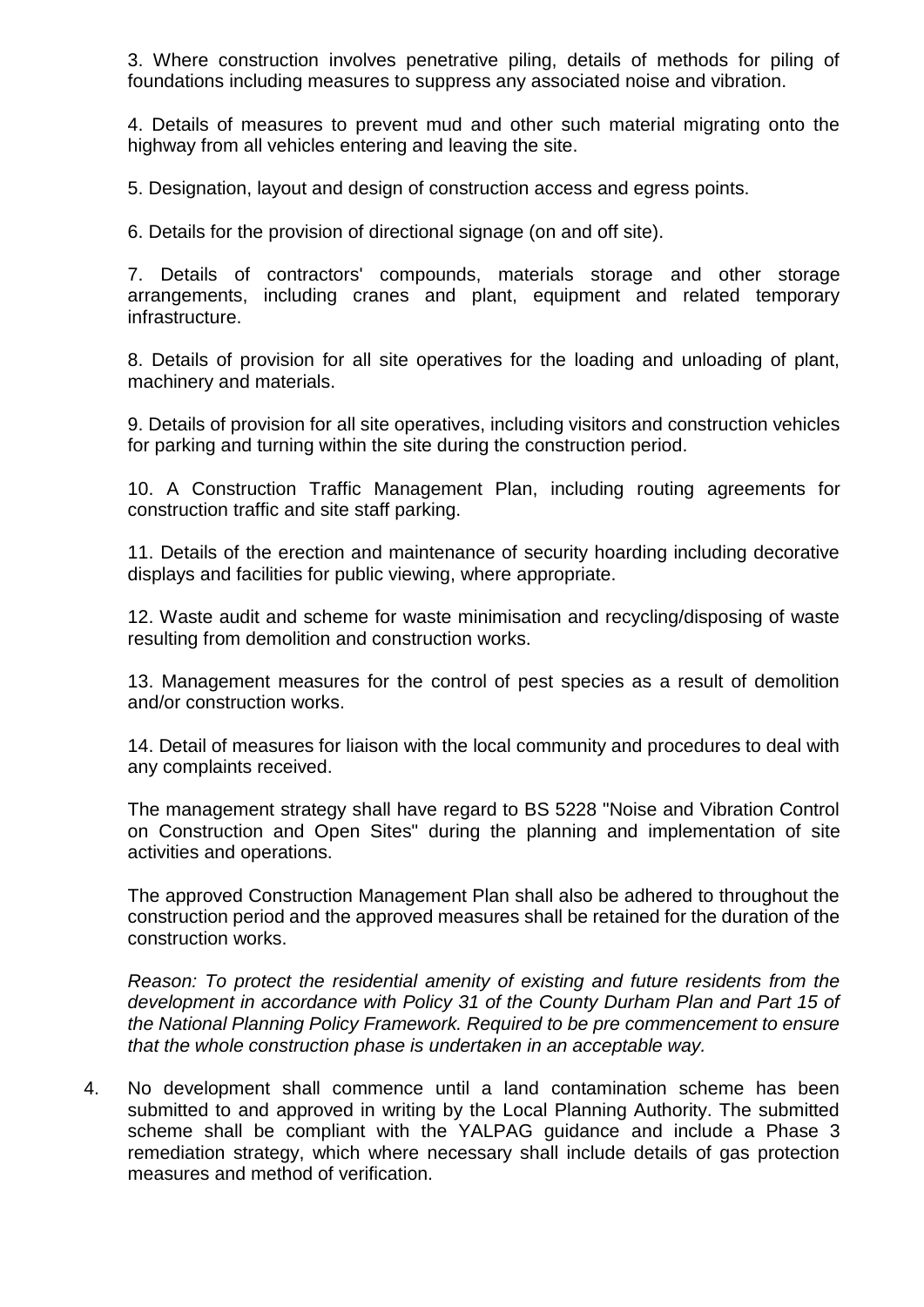Reason: To ensure that the presence of contamination is identified, risk assessed and proposed remediation works are agreed in order to ensure the site is suitable for use, in accordance with Part 15 of the National Planning Policy Framework. Required to be pre-commencement to ensure that the development can be carried out safely.

5. Remediation works shall be carried out in accordance with the approved remediation strategy. The development shall not be brought into use until such time a Phase 4 Verification report related to that part of the development has been submitted to and approved in writing by the Local Planning Authority.

*Reason: To ensure that the remediation works are fully implemented as agreed and the site is suitable for use, in accordance with Policy 32 of the County Durham Plan and Part 15 of the National Planning Policy Framework.*

6. No development or works to trees or hedges shall commence until a Tree Protection Plan has been submitted to and approved in writing by the Local Planning Authority. No construction work shall take place, nor any site cabins, materials or machinery be brought on site until all trees and hedges, scheduled for retention, have been protected in accordance with the approved details and in accordance with BS 5837:2012. The protection measures shall remain in place until the cessation of the development works. The tree protection shall be retained throughout the construction period. No materials, equipment or vehicles shall be stored inside the protective fencing.

*Reason: In the interests of the visual amenity of the area and to comply with Policy 40 of the County Durham Plan and Parts 12 and 15 of the National Planning Policy Framework. Required as a pre-commencement condition to ensure that the trees are adequately protected prior to the commencement of the development.*

7. No development, other than site investigation and remediation works, shall commence until a scheme for the provision of foul and surface water drainage works have been submitted to and approved in writing by the Local Planning Authority. The scheme shall be developed in accordance with the Councils Sustainable Drainage Systems (SuDS) Adoption Guide 2016. The development thereafter shall be completed in accordance with the details and timetable agreed.

*Reason: To ensure that surface and foul water are adequately disposed of, in accordance with Policies 35 and 36 of the County Durham Plan and Parts 14 and 15 of the National Planning Policy Framework.*

8. No development shall commence until a detailed landscaping scheme, based on the principles set out in drg. no. 1236\_101 Rev. B (Landscape Strategy), has been submitted to and approved in writing by the Local Planning Authority.

No tree shall be felled or hedge removed until the landscape scheme, including any replacement tree and hedge planting, is approved as above.

Any submitted scheme must be shown to comply with legislation protecting nesting birds and roosting bats.

The landscape scheme shall include accurate plan based details of the following:

Trees, hedges and shrubs scheduled for retention.

Details of hard and soft landscaping including planting species, sizes, layout, densities, numbers.

Details of planting procedures or specification. Finished topsoil levels and depths.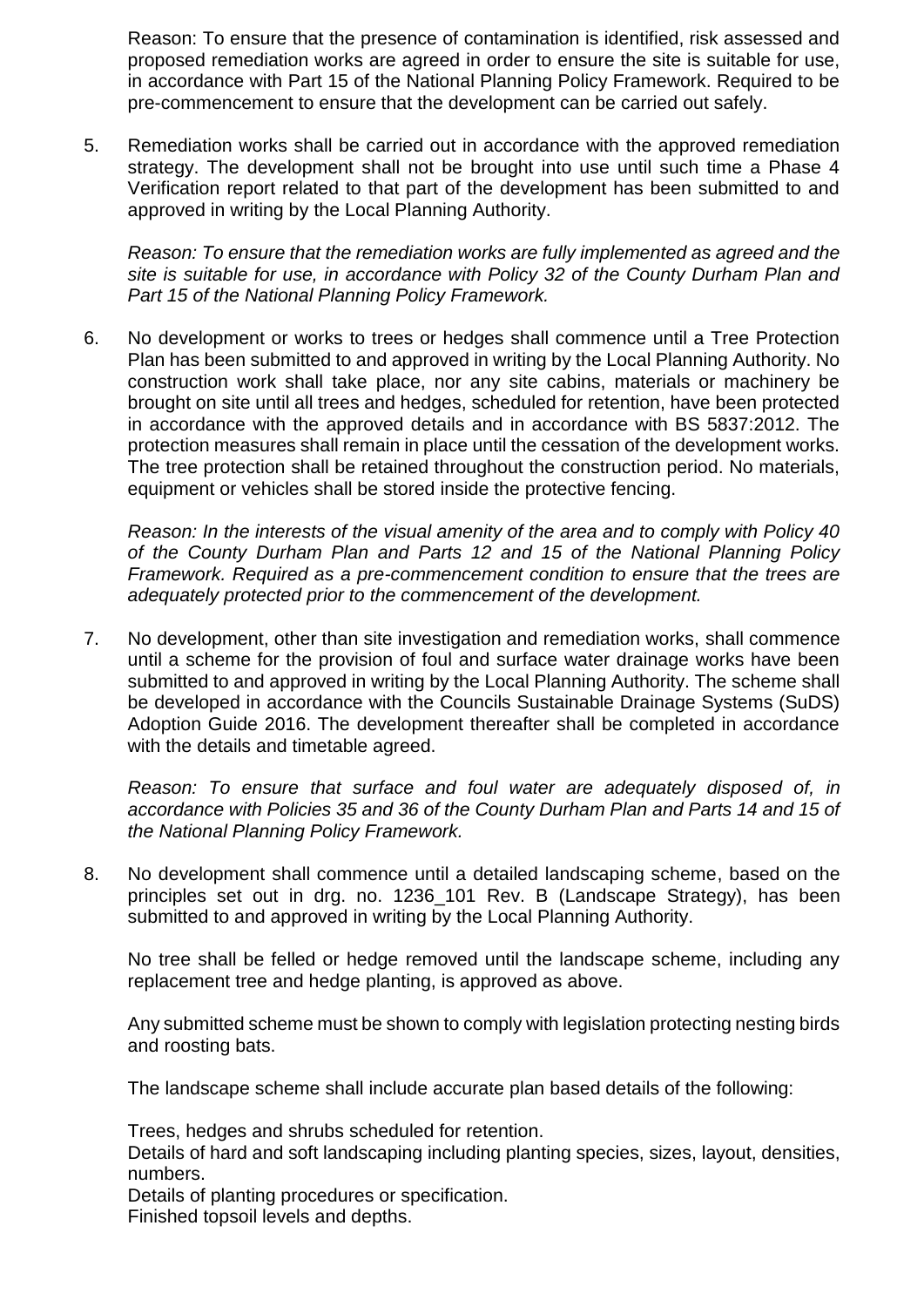Details of temporary topsoil and subsoil storage provision.

Seeded or turf areas, habitat creation areas and details etc. Details of land and surface drainage.

The establishment maintenance regime, including watering, rabbit protection, tree stakes, guards etc.

The Local Planning Authority shall be notified in advance of the start on site date and the completion date of all external works.

Trees, hedges and shrubs shall not be removed without agreement within five years.

*Reason: In the interests of the visual amenity of the area and to comply with Policy 29 of the County Durham Plan and Part 12 of the National Planning Policy Framework.*

9. No development, other than site investigations and remediation works, shall commence until such time as a scheme detailing the precise means of broadband connection to the site has been submitted to and agreed in writing by the local planning. Thereafter, the development shall be carried out in accordance with the agreed detail.

*Reason: To ensure a high quality of development is achieved and to comply with the requirements of Policy 27 of the County Durham Plan and Part 10 of the NPPF.*

10. No development, other than site investigations and remediation works, shall commence until a scheme to achieve C02 emissions reductions has been submitted to and approved in writing by the Local Planning Authority. Thereafter the development shall be carried out in accordance with the approved scheme prior to first occupation and permanently retained thereafter.

*Reason: In the interests of sustainable construction and in accordance with Policy 29 of the County Durham Local Plan and Part 14 of the National Planning Policy Framework.* 

11. No development, other than site investigations and remediation works, shall commence until full engineering details of the estate roads and external footpath connections have been submitted to and approved in writing by the Local Planning Authority. Thereafter the development shall be carried out in accordance with the approved scheme.

*Reason: In the interests of highway safety in accordance with Policies 6, 21 and 29 of the County Durham Plan and Part 9 of the National Planning Policy Framework.* 

12. No development, other than site investigations and remediation works, shall commence until a scheme comprising of a minimum of 8 integrated bat boxes, 6 integrated bird boxes for swifts and 8 nest boxes to be erected on retained trees around the site boundary has been submitted to and approved in writing by the Local Planning Authority. The scheme shall include details of the exact location, specification, design and timetable for installation of the nesting boxes. The approved scheme shall be completed in accordance with the approved details and timescales.

*Reason: To conserve protected species and their habitat in accordance with Policies 41 and 44 of the County Durham Plan and Part 15 of the National Planning Policy Framework. Required to be pre-commencement as the proposals to mitigate the impacts of the development and construction works must be resolved at the earliest juncture.*

13. Prior to the construction of the 1st dwelling hereby approved, full details of the proposed site levels, finished floor levels and all means of enclosure to erected within the development shall be submitted to and approved in writing by the Local Planning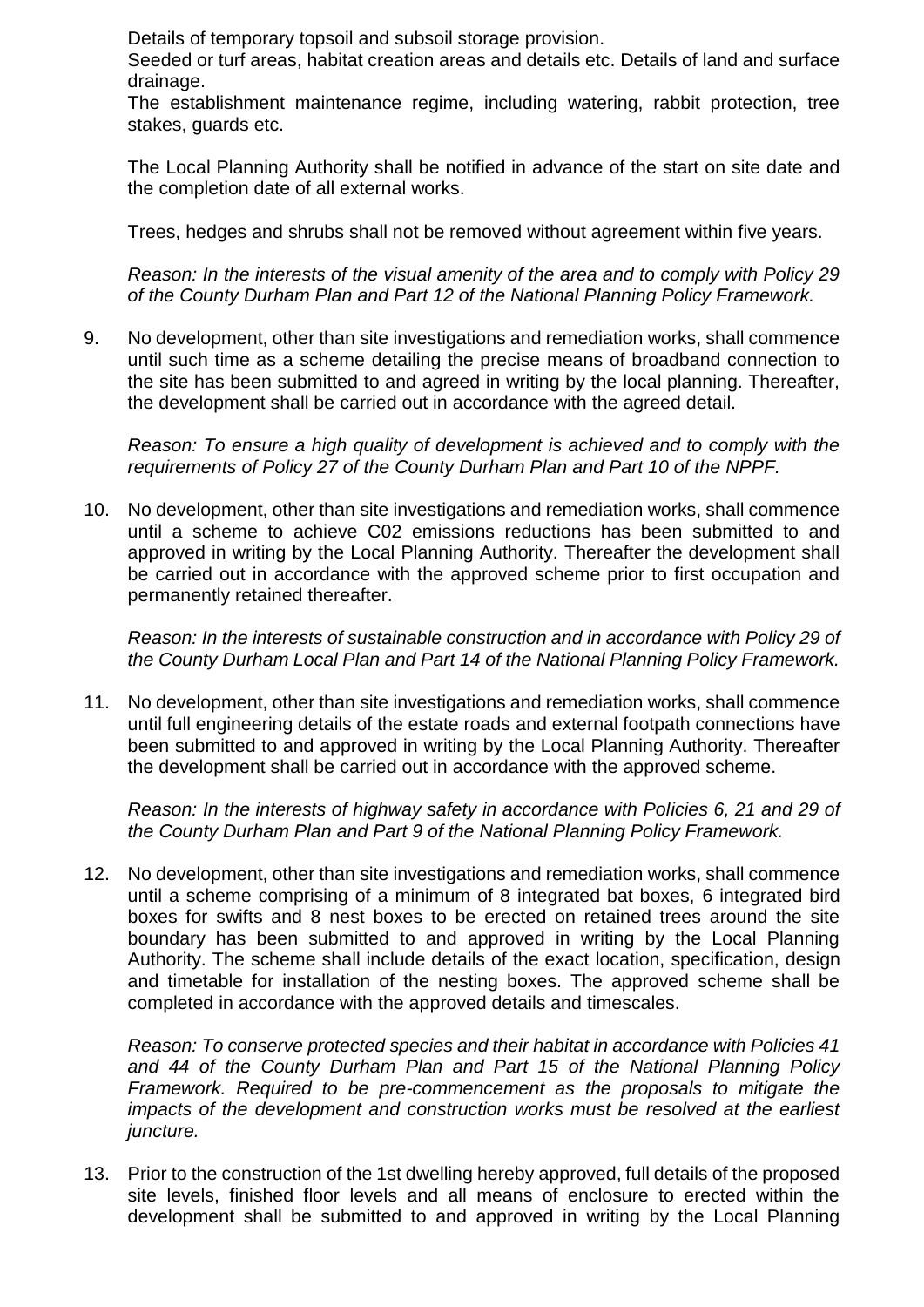Authority. The submitted details must include details of any retaining walls/structures required including their interaction with other means of enclosure such as garden fences within the site. The development shall thereafter be carried out in accordance with the approved details.

*Reason: In the interests of the amenity of the surrounding areas and neighbouring properties, in accordance with Policy 29 of the County Durham Plan and Parts 12 and 15 of the National Planning Policy Framework.*

14. Prior to the commencement of construction at damp proof course or above, samples of the external walling and roofing materials shall be submitted to and approved in writing by the Local Planning Authority. The development shall be constructed in accordance with the approved details.

*Reason: In the interests of the appearance of the area and to comply with Policy 29 of the County Durham Plan and Part 12 of the National Planning Policy Framework.*

15. Prior to the commencement of construction at damp proof course or above, samples of external door finishes shall be submitted to and approved in writing by the Local Planning Authority. The development shall be constructed in accordance with the approved details.

*Reason: In the interests of the appearance of the area and to comply with Policy 29 of the County Durham Plan and Part 12 of the National Planning Policy.*

16. No dwellings shall be occupied until a scheme for the ongoing maintenance of the areas of public open space within the development hereby approved have been submitted to and approved in writing by the Local Planning Authority. In the event of proposals to maintain the public open space by means other than through transfer to the Local Authority then the scheme shall provide for details of an agreed maintenance and cutting schedule in perpetuity.

*Reason: In the interests of appearance of the area in accordance with Policy 26 and 29 of the County Durham Plan and Parts 12 and 15 of the NPPF.*

17. No dwelling shall be occupied until a scheme showing the removal of both the redundant vehicular access and stepped footway on the B6288 Vyners Close including the reinstatement of the land has been submitted to and approved in writing by the Local Planning Authority. Thereafter the development shall be carried out in accordance with the approved details and timescales.

*Reason: In the interests of highway safety in accordance with Policies 6, 21 and 29 of the County Durham Plan and Part 9 of the National Planning Policy Framework.* 

18. No dwelling shall be occupied until a detailed specification for the new external footpath link to the west of the site has been submitted to and approved in writing by the Local Planning Authority. The scheme shall be completed in accordance with the approved details and timings thereafter.

*Reason: To secure new pedestrian routes and to comply with Policy 26 of the County Durham Plan and Parts 4 and 8 of the National Planning Policy Framework.*

19. All planting, seeding or turfing and habitat creation in the approved details of the landscaping scheme shall be carried out in the first available planting season following the practical completion of the development.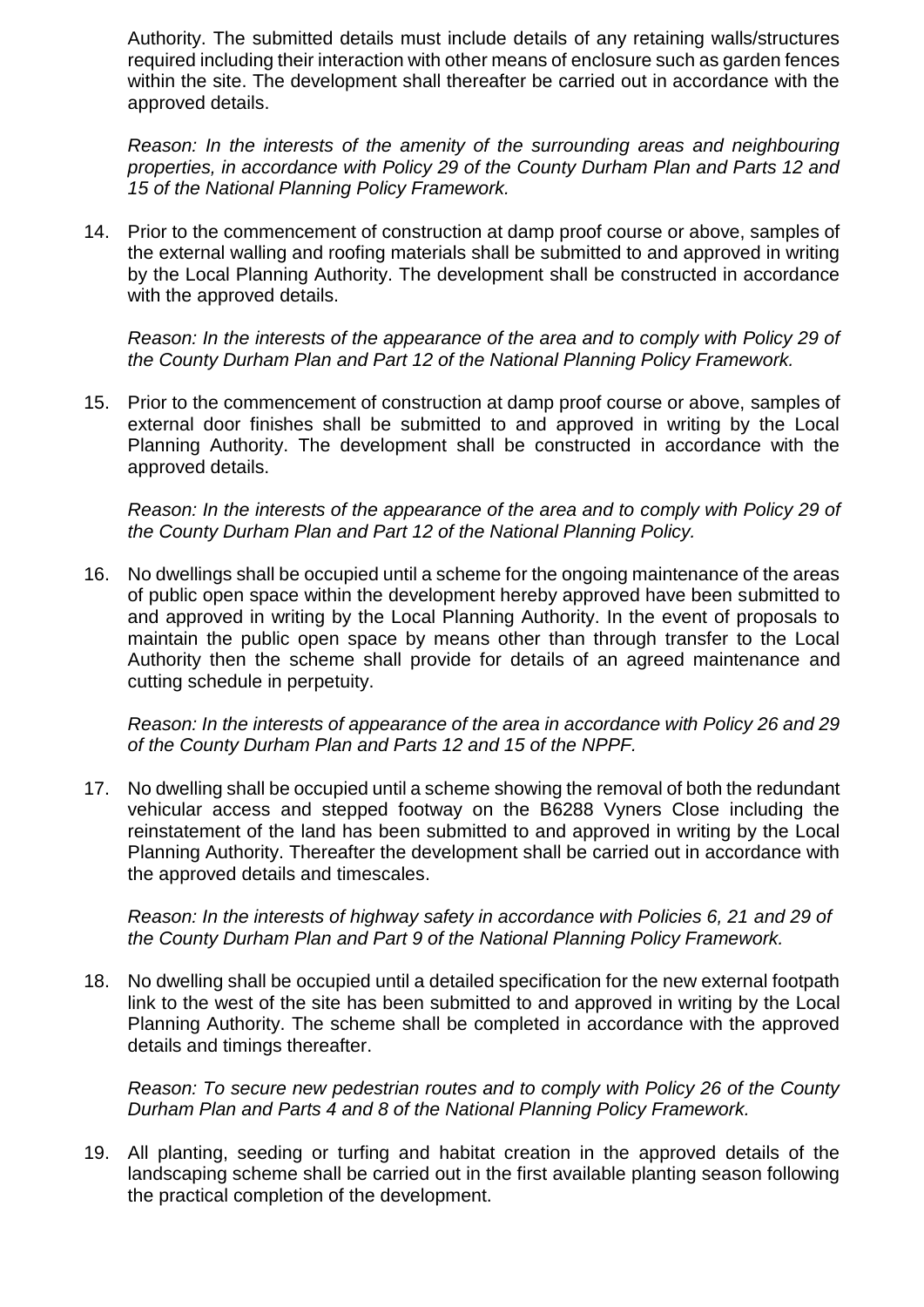No tree shall be felled or hedge removed until the removal/felling is shown to comply with legislation protecting nesting birds and roosting bats.

Any approved replacement tree or hedge planting shall be carried out within 12 months of felling and removals of existing trees and hedges.

Any trees or plants which die, fail to flourish or are removed within a period of 5 years from the substantial completion of the development shall be replaced in the next planting season with others of similar size and species.

Replacements will be subject to the same conditions.

*Reason: In the interests of the visual amenity of the area and to comply with Policy 29 of the County Durham Plan and Part 12 of the National Planning Policy Framework.*

20. No external lighting shall be erected/installed until a detailed lighting strategy for the development hereby approved has been submitted to and approved in writing. All external lighting shall thereafter be completed in accordance with the approved details.

*Reason: To ensure retained habitat is protected and to conserve protected species in accordance with Policies 41 and 44 of the County Durham Plan and Part 15 of the National Planning Policy Framework.*

21. The sound attenuation measures detailed in Section 6 of the Noise Assessment Version V3.0 dated November 2021 shall be fully implemented prior to the beneficial occupation of the development and permanently retained thereafter.

*Reason: In the interest of the amenity of future occupants in accordance with Policies 29 and 31 of the County Durham Plan and Part 15 of the National Planning Policy Framework.*

22. The development shall be carried out in accordance with the recommendations outlined within Section 5 of the Ecological Assessment Version FINAL dated 28<sup>th</sup> October 2020 by BSG Ecology.

*Reason: In the interests of ecology and ensuring no protected species are affected by the development in accordance with Policies 41 and 44 of the County Durham Plan and Part 15 of the National Planning Policy Framework.*

23. The development hereby approved shall include 18 units which meet the Building Regulations Standard M4(2) Accessible and Adaptable Dwellings. No development shall take place until verification identifying which dwellings will be built to Buildings Regulations M4(2) standard, from a suitably competent and qualified person, has been submitted to and approved in writing by the Local Planning Authority. The development shall then be completed fully in accordance with the approved details.

*Reason: To meet the housing needs of older people and people with disabilities in accordance with Policy 15 of the County Durham Plan and Part 5 of the NPPF. Required to be pre-commencement to ensure that an acceptable scheme can be agreed and incorporated into the development before site works commence.*

24. All of the dwellings hereby approved shall be provided with electric vehicle charging points and said charging points must be installed and available for use before occupation of each dwelling.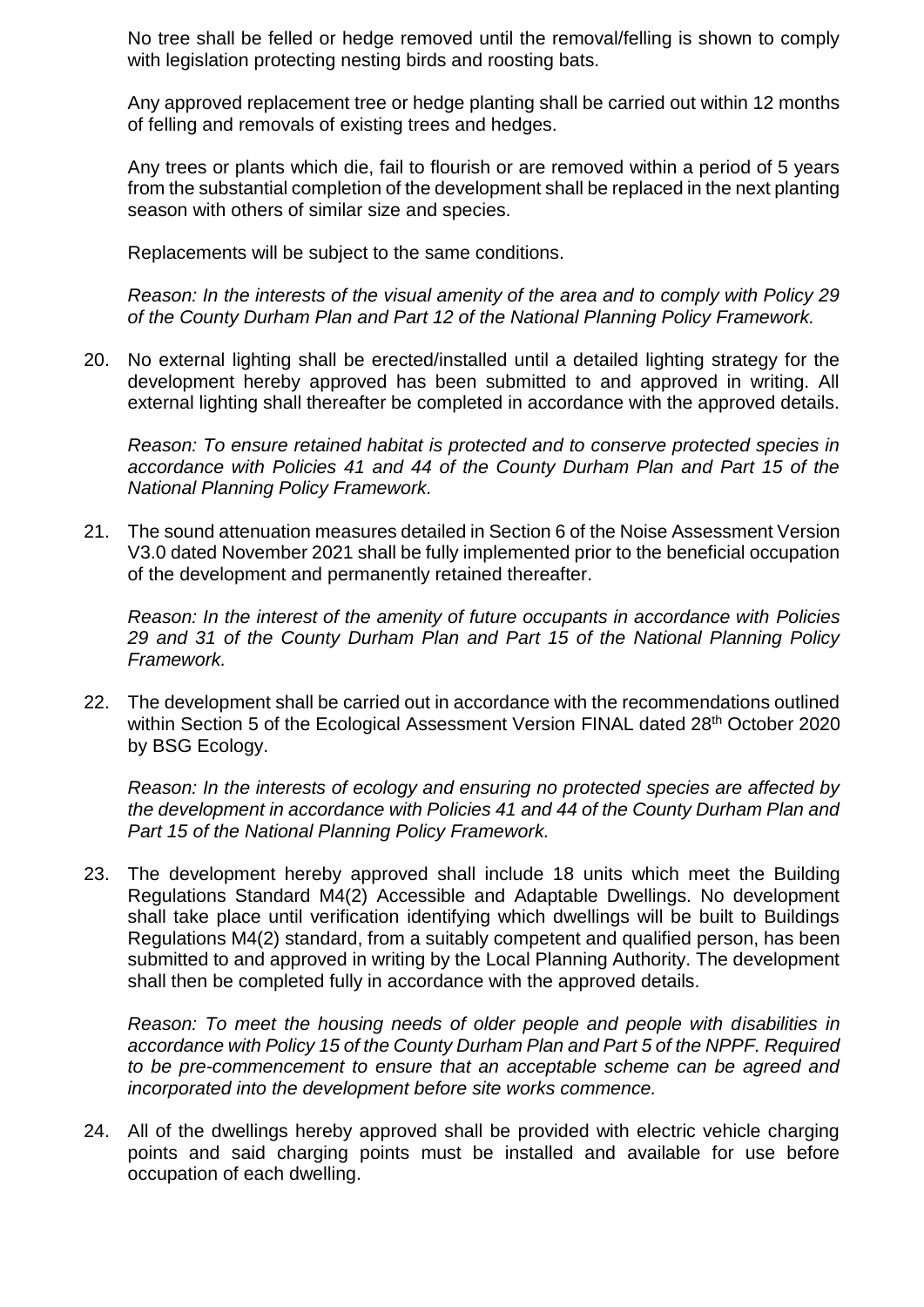*Reason: In the interests of sustainable construction and in accordance with Policy 29 of the County Durham Local Plan and Part 14 of the National Planning Policy Framework.*

25. All of the dwellings hereby approved shall be provided with private bike storage and said storage must be installed and available for use before occupation of each dwelling.

*Reason: To encourage sustainable transport modes of travel having regard to CDP Policy 21 and Part 9 of the NPPF.*

26. No external construction works, works of demolition, deliveries, external running of plant and equipment shall take place other than between the hours of 0730 to 1800 on Monday to Friday and 0800 to 1300 on Saturday.

No internal works audible outside the site boundary shall take place on the site other than between the hours of 0730 to 1800 on Monday to Friday and 0800 to 1700 on Saturday.

No construction works or works of demolition whatsoever, including deliveries, external running of plant and equipment, internal works whether audible or not outside the site boundary, shall take place on Sundays, Public or Bank Holidays.

For the purposes of this condition, construction works are defined as: The carrying out of any building, civil engineering or engineering construction work involving the use of plant and machinery including hand tools.

*Reason: To protect the residential amenity of existing and future residents from the development in accordance with Policies 29 and 31 of the County Durham Plan and Part 15 of the National Planning Policy Framework.*

# STATEMENT OF PROACTIVE ENGAGEMENT

In accordance with Article 35(2) of the Town and Country Planning (Development Management Procedure) (England) Order 2015, the Local Planning Authority has, without prejudice to a fair and objective assessment of the proposals, issues raised and representations received, sought to work with the applicant in a positive and proactive manner with the objective of delivering high quality sustainable development to improve the economic, social and environmental conditions of the area in accordance with the NPPF.

# BACKGROUND PAPERS

- Submitted application form, plans supporting documents and subsequent information provided by the applicant.
- The National Planning Policy Framework (2021)
- National Planning Practice Guidance notes.
- County Durham Plan
- Statutory, internal and public consultation response
- County Durham Strategic Housing Market Assessment (2019)
- Settlement Study (2018)
- Open Space Needs Assessment (2018)
- Residential Amenity Standards SPD (2020)
- County Durham Building for Life SPD (2019)
- County Durham Landscape Character Assessment: Wear Lowlands(2019)